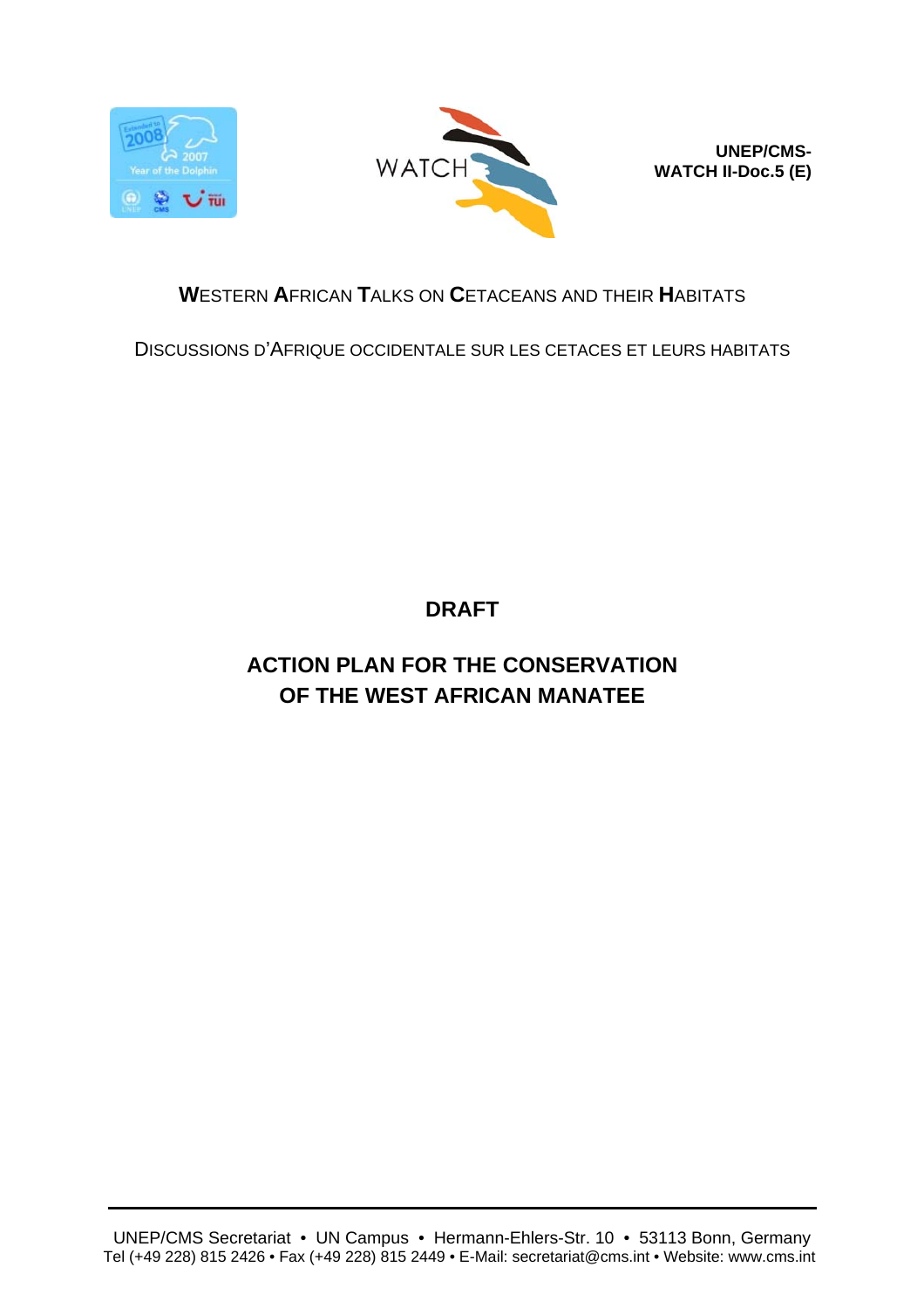# **Secretariat's Note**

#### **Towards a Conservation Action Plan**

Due to the threatened status of the West African Manatee, increasing threats and an overall population decline, it is clear that conservation efforts are essential to safeguard the survival of the species across its range. In recent years, Wetlands International (along with other partners) has brought together stakeholders from across the manatee's range to focus attention on conservation planning for the manatee. Recent field surveys, literature reviews and national and international meetings were coordinated through two main projects:

- a. The 'Conservation and Awareness of the West African Manatee *Trichechus senegalensis* along the West African Seaboard' project under the PRCM (Regional Coastal and Marine Conservation Programme for West Africa);
- b. A Memorandum of Understanding with the Abidjan Convention with support from the UNEP Regional Seas Programme and SIDA (the Swedish International Cooperation Agency).

The latter resulted in publication of the *Conservation Strategy for the West African Manatee*, which provides accounts of the species' status, identifies the main threats, and highlights priority conservation actions and recommendations made by the countries of the sub-region. The purpose of the Conservation Strategy is to improve policies and protective legislation, determine research priorities, reduce existing pressures on the manatee and enhance awareness of the culture and values of the species.

However, as the West African Manatee inhabits many transboundary wetlands and in some areas moves between countries, both at the coast and inland, range states have also endorsed the development of an Action Plan for the manatee under the CMS. Significant steps were taken at the WATCH I in Tenerife, Spain in October 2007, when a draft Memorandum of Understanding concerning small cetaceans and the West African Manatee was drawn up, and a series of draft actions concluded. These documents and the Conservation Strategy developed under the Abidjan Convention therefore form the founding blocks for this draft Action Plan, which was prepared by Mr Tim Dodman.

Range states clearly need to work together if conservation measures are to succeed. Conservation in one country will be less effective if crucial habitats are destroyed in confluent areas of the manatee's habitat. The factors jeopardising ecosystems also have a regional and international scope and require regional and international cooperation. The Action Plan thus seeks to serve as a practical template for conservation of a unique, highly valued and culturally significant animal and its habitats.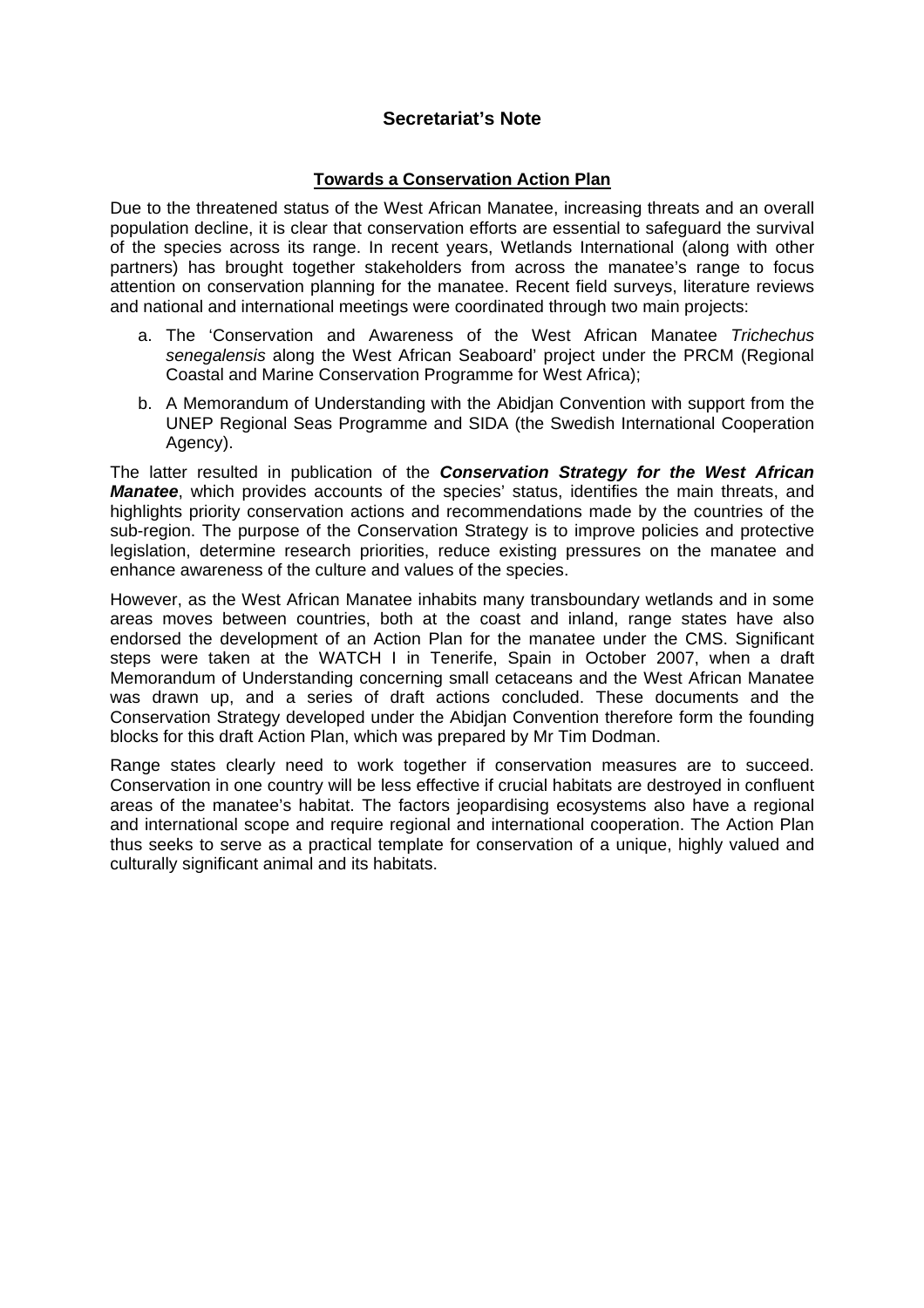

# **Draft Action Plan for the Conservation of the West African Manatee**



# **GOAL**

**TO SIGNIFICANTLY IMPROVE THE CONSERVATION STATUS OF THE WEST AFRICAN MANATEE ACROSS ITS RANGE THROUGH THE IMPLEMENTATION OF STRATEGIC POLICY, RESEARCH, CONSERVATION AND AWARENESS ACTIONS**

#### **Introduction**

#### Manatees and Dugong

The West African Manatee (*Trichechus senegalensis*) is a member of the manatee or Trichechidae family, which belongs to the order Sirenia (or sea cows). Other members of the Sirenia order are the Dugong (*Dugong dugon*) and two other manatees, the Amazonian manatee (*Trichechus inunguis*) and the West Indian Manatee (*Trichechus manatus*). There are two subspecies of West Indian manatee: the Florida Manatee (*T. m. latirostris*) and the Antillean Manatee (*T. m. manatus*). Manatees and Dugong are aquatic herbivorous large mammals. Manatees inhabit coastal and inland waters on both sides of the Atlantic Ocean, whilst the Dugong is more strictly marine, found in coastal waters from the western Indian Ocean to Pacific waters of Asia and Australasia. Another sirenian, Steller's Sea Cow (*Hydrodamalis giga*), lived in colder waters of the northern Pacific, but was hunted to extinction some 200 years ago. All three manatees and Dugong are classed as Vulnerable under the IUCN Red List of Threatened Species and in Appendix II of both the Convention on International Trade in Endangered Species of Wild Fauna and Flora (CITES) and the Convention on the Conservation of Migratory Species of Wild Animals (CMS).

#### West African Manatee

The West African Manatee (*Trichechus senegalensis*) is a large aquatic mammal found in coastal and inland wetlands of Western Africa between Mauritania and Angola, and inland as far as Mali, Niger and Chad. It occurs in coastal and estuarine habitats, coastal lagoons and the lower reaches of most river systems from the Senegal River of Mauritania/Senegal to the Longa River in Angola. It has also found its way into the mid and upper reaches of several rivers in this region, notably the Senegal and Niger Rivers. In the Niger, it has reached far inland through Niger and Mali into northern Guinea, and eastwards into Cameroon and Chad along the Benue River.

The West African Manatee is the least studied of all sirenians, and its status across much of its range is only poorly known. However, despite a general lack of information, there is a growing body of evidence documenting the decline of the species, due mainly to habitat loss, accidental captures in fishing nets and hunting. There are currently no official regional mechanisms for the conservation of the West African Manatee, whilst national and local laws and customs across the many range states do not adequately cater for the species' conservation needs. Some efforts have been made by governments and civil society in the region to support the conservation of the species, but even in countries where it is protected by national law, enforcement is not widely applied.

A vulnerable and inoffensive species, the pressures on the manatee are manifold, and manatee populations across the range are impacted by capture in fishing nets, hunting, trading, modification of its habitat (including the cutting of mangroves) and through the impacts of development works, such as dams. The three main threats are: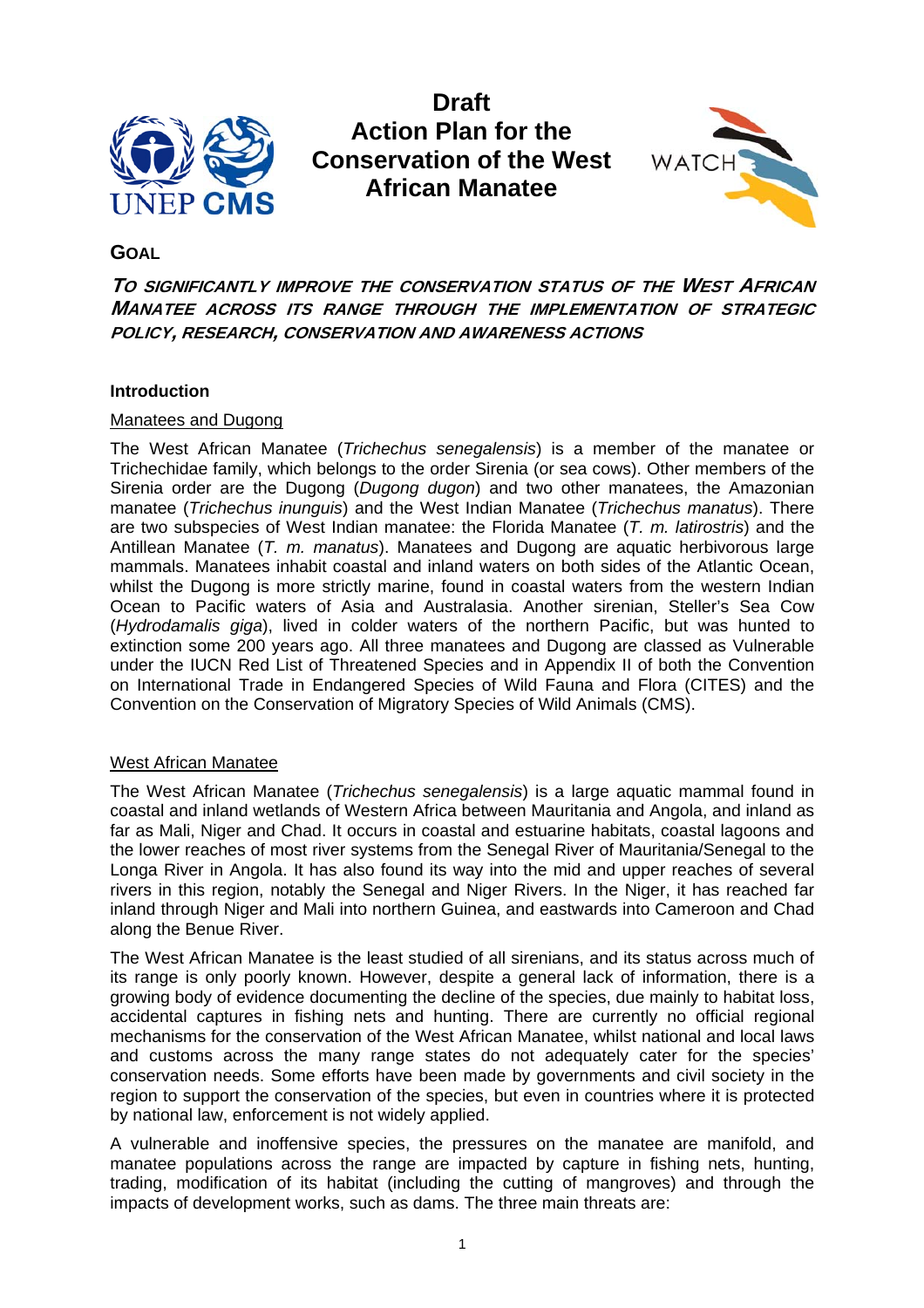- Loss of habitat, resulting from both climate change and human pressures;
- Incidental capture in fishing nets;
- Traditional hunting and commercial poaching activities.

These main threats are exacerbated by growing pressures on natural resources due largely to human population growth and resulting increased use and development of wetlands, along with the ever-expanding use of new technologies. Thus, fishing activities in the region are generally increasing, along with the demand for protein, whilst newer and more efficient nets replace more traditional methods.

# **Species Distribution and Movements**

#### Distribution of the West African Manatee

The West African Manatee occurs in a wide range of wetlands and coastal ecosystems from the Senegal River at the Senegal-Mauritanian border to the Longa River in Angola, its presumed southern limit.<sup>1</sup> It lives in the middle and lower reaches of rivers that occur in this section of the Atlantic coast.<sup>2</sup> It is also found in adjacent seasonal floodplains, lakes and shallow coastal waters and around some offshore archipelagos and islands. It does not occur in deep marine waters however, and has not reached offshore island states, such as Cape Verde, though it is relatively numerous in the Bijagós Archipelago of Guinea-Bissau. Isolated populations occur a considerable distance upstream in many of the region's rivers, including the Niger, Bénoué, Oubangui and Chari. There are reported sightings as far as 2000km inland. Its preferred coastal habitat is undisturbed estuarine waters, coastal lagoons and the mouths of rivers, whilst inland it favours extensive wetland systems with lakes and floodplains.

#### Movements of the West African Manatee

The West African Manatee is widely distributed in western Africa, and historically occupied almost any wetland within its reach that provided appropriate food resources and other conditions necessary for its survival. Although it has been extirpated from some areas, it remains widely dispersed, and as such moves regularly between countries, along both rivers and coastlines. Some movements are regular and seasonal, but on the whole the manatee is more dispersed than strongly migratory. Within this wide range it indulges in some seasonal movements according to changes in water levels, salinity and access to food².

The main factors affecting movements in the Gambia River are currents, salinity variation and water level changes.<sup>3</sup> Manatees are not able to live in some sections of rivers during the rainy season when currents or stream flows are too high. Thus, they are more frequently found in the lower reaches of the Gambia River during the rainy season and in middle sections of the river during the dry season. Manatees may move along the main channel of the Niger River between Mali, Niger and Nigeria, but such movements become impossible when river channels are blocked by dams. In Senegal, manatees certainly used to move regularly between Lac de Guiers and the Senegal River, favouring the lake during the rainy season<sup>4</sup>, but these movements were halted by construction of a dam.

Movements up and down rivers and between rivers and connected riverine wetlands, such as lakes and floodplains are reported from several range states, and are generally linked to rainfall seasons, river flows and availability of food. Manatees move up and down the

 1 Dodman, T., Ndiaye, M.D.D. & Sarr, K. (eds.) 2007. *Conservation Strategy for the West African Manatee*. Wetlands International, Dakar, Senegal / UNEP-Abidjan Convention, Nairobi.

<sup>2</sup> Powell J.A. 1996. The Distribution and Biology of the West African Manatee (*Trichechus senegalensis* Link,1795).United Nations Environmental Program, Regional Seas Program, Oceans and Coastal Areas, Nairobi, Kenya. 68p. 3

Powell, J.A. 1985. Manatees in the Gambia River Basin and potential impact of the Balingho antisalt dam with notes on Côte

d'Ivoire, West Africa. Institute for Marine Studies, University of Washington. 57pp. 4

Bessac, H. & Villiers, A. 1948. Le lamantin du Sénégal. La Nature 3158:188-189.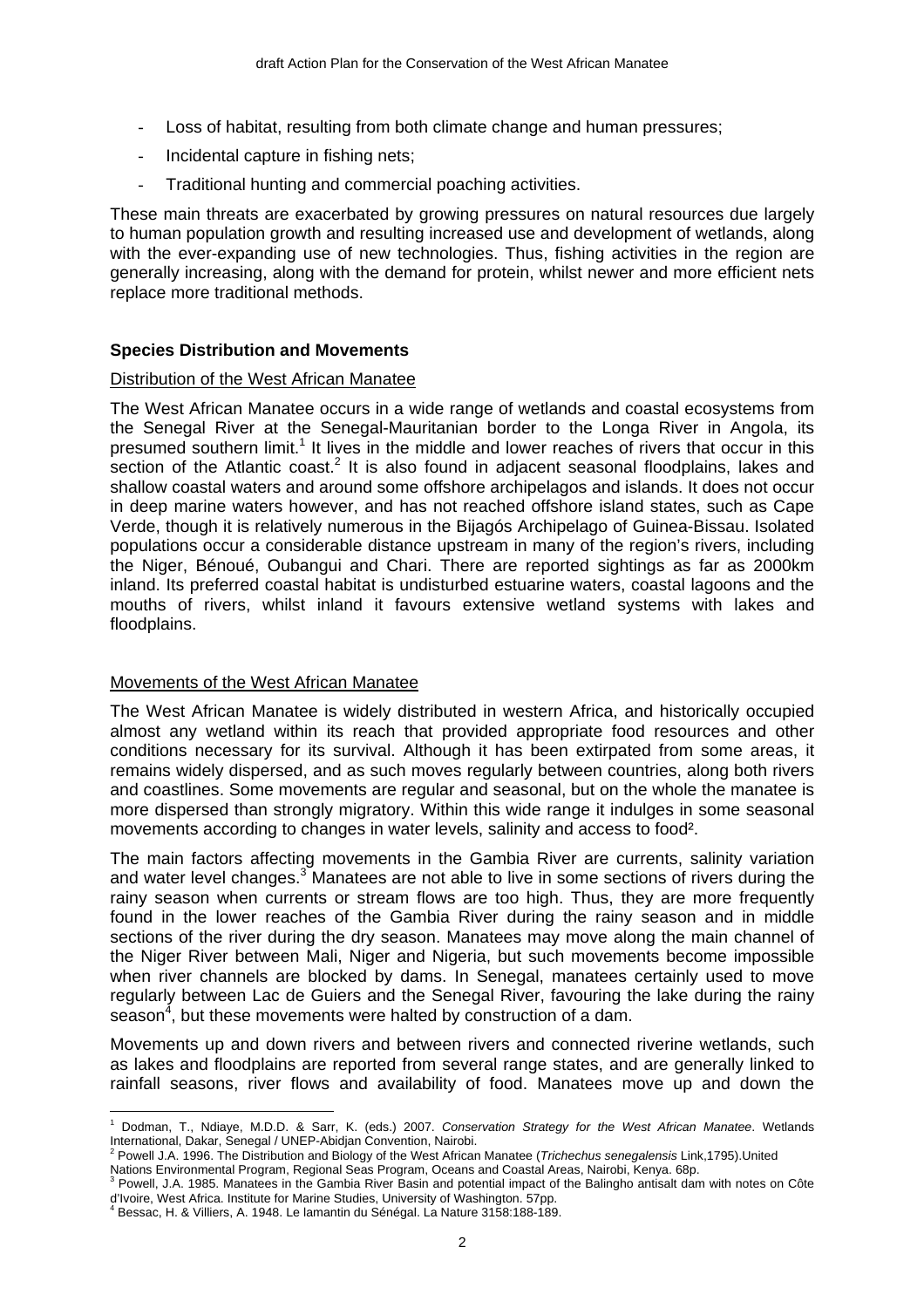Senegal River, and at times become trapped in dwindling tributary pools during the dry season<sup>5</sup>.

Manatees in the more static habitats of coastal lagoons tend to be more sedentary. Manatees studied in coastal lagoons of Côte d'Ivoire generally remained within a 10km range, though there were occasional movements between river systems². There do not appear to be regular seasonal coastal migrations between countries, but movements certainly occur.

An overview of the distribution and status by country is provided in Annex 1, which also highlights the main movements of manatees, especially between countries.

There is no evidence to support the occurrence of West African Manatee in Burkina Faso, although there are limited possibilities of their occurrence in tributaries of the Niger and Volta rivers. Overall, the manatee has a restricted distribution in Mauritania, Togo, Equatorial Guinea and Chad, whilst in most other range states it is fairly widespread in suitable wetland habitats, especially along the coast and in the lower reaches of the main rivers.

# **Species Status**

Given its wide range across diverse coastal and inland wetland habitats, it is not surprising that the West African Manatee's conservation status is variable across this wide range. Its overall range does not seem to have diminished significantly since earlier assessments, although it appears to be absent from the Chari basin in Chad from where there are earlier reports<sup>6</sup>. However, in the majority of range states, manatees are in decline (see Annex 1 for details).

A key change in manatee status during the second half of the  $20<sup>th</sup>$  Century is the fragmentation of populations through construction of dams and other developments. Whilst major dams such as the Akosombo in Ghana and Kainji in Nigeria may create new areas of suitable manatee habitat, they also lead to the genetic isolation of populations and prevent movement along traditional waterways. In many areas numbers have declined, and several localised sub-populations have been decimated. Such declines are largely attributed to hunting, incidental capture in fishing nets and habitat modifications. As with other aquatic mammals, it is very hard to estimate population size, and few attempts at quantifying populations in West Africa have been made. However, there is growing evidence to support a declining trend.

At the international level, the West African Manatee has been assigned the status of Vulnerable in the IUCN Red List of Threatened Species since 1986<sup>7</sup>. It was listed on Appendix II of the Convention on the International Trade in Endangered Species of Wild Fauna and Flora (CITES) on 1<sup>st</sup> July 1975,<sup>8</sup> and on Appendix II of CMS at the 7<sup>th</sup> Conference of Parties (COP7) in September 2002.

At the national level, the West African Manatee is under some form of legal protection in all countries within its range<sup>1</sup>, though the type of legislation varies between countries. However, in reality, there are limited resources to implement or enforce the associated laws and other legal instruments across most of its range. Some measures of protection are probably best afforded in the various protected areas in which the species lives.

# **Values, Traditional Knowledge and Customs**

The West African Manatee is valued widely in western Africa on an ecological, economic and cultural level, and as such is appreciated in many areas for diverse values. However, as

 5 Noé Conservation - Océanium. 2006. Sauvetage et suivi des lamantins (*Trichechus senegalensis*) au Sénégal. Contribution à la mise en oeuvre du Plan Sous-Régional d'Action pour la conservation et la gestion des populations des lamantins. Rapport sauvetage lamantin. In: PRCM. Regional Coastal and Marine Conservation Programme for West Africa. Annual Report 2006. Salkind, J.H. 1998. Etude sur les lamantins au Tchad. In: Revue Scientifique du Tchad Vol. 5 No.1:41-49.

IUCN 2007. *2007 Red List of Threatened Species*. <www.iucnredlist.org> 8

UNEP-WCMC. 10 August, 2008. UNEP-WCMC Species Database: CITES-Listed Species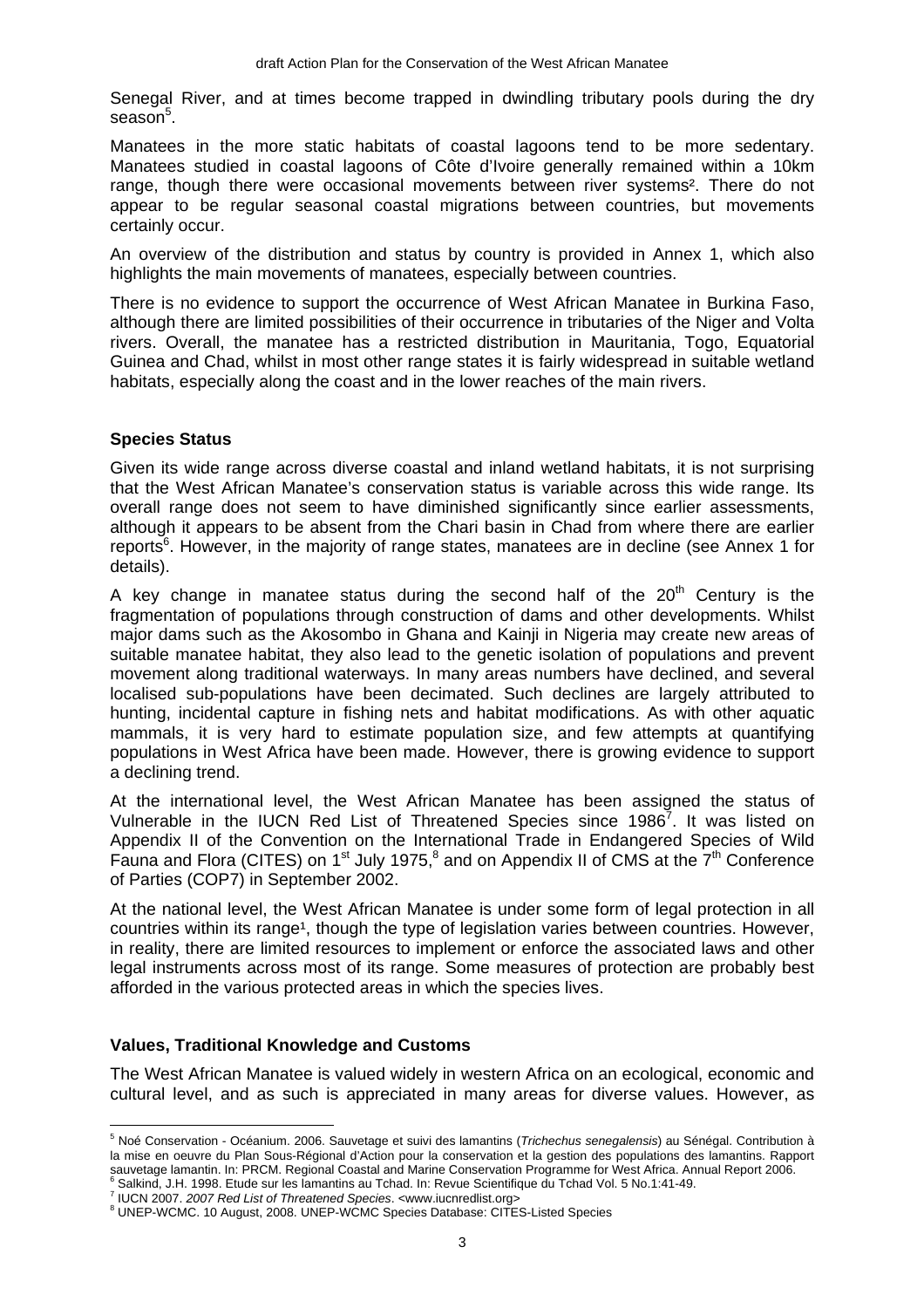some traditions become eroded and as threats increase along with modernisation, human population growth and habitat conversion, so there is a need for a wider appreciation of the manatee. The main recognised values are:

#### Ecological values

As a herbivore, the manatee contributes to the control of plant growth in rivers and other waterways, such as clearing channels of their overabundant vegetation.<sup>9</sup> It has also been proposed as a form of biological control against the proliferation of water hyacinth in West African rivers and streams, and this potential role has been considered in Niger.<sup>10</sup> although this aquatic weed does not appear to be one of the manatee's favoured food items in Africa. In some areas, there may be a positive relationship between the presence of manatees and an increase in fisheries productivity, due to the enrichment of water by manatee dung.<sup>10</sup> Certainly, manatees are established denizens of various different wetland types in western Africa, and no doubt form an integral part of the aquatic ecosystems in which they live.

#### Economic values

For a long time, manatees have been valued economically for their meat and other products, including items used in traditional medicine. Manatee meat is widely prized in western Africa, and often carries strong cultural values as well. This has led in many areas to over-hunting, with populations declining across the range. The meat and oil are also subject to illegal trade, with trafficking taking place for instance between Chad and Cameroon. In Côte d'Ivoire, a freshly-killed manatee is valued at between 150,000 and 170,000 CFA francs (about €250). The meat is sold per portion of 400g at between 4500 and 5000 CFA francs (about  $\epsilon$ 7.5).<sup>11</sup> In parts of Nigeria a male manatee may be exchanged for a 10 metre long boat and an outboard motor. In Guinea-Bissau a pair of manatees was sold to a Japanese aquarium in 1997, and they are even offered for sale on the internet from this country, as live animals. It is thus a highly valued species for local consumption and use and commercial trade.

#### Cultural values, traditional knowledge and customs

The West African Manatee is widely respected or venerated by many cultures and traditions across its range. It is an emblematic totem for the Mandé in Niger, whose name is even derived from the manatee (*ma* being 'manatee' and *ndé* meaning 'son of'). For the Diolas and Mandingos of Casamance, Senegal, it is forbidden to attack this inoffensive mammal. In some villages of the Congo, the manatee is known under the name 'Mami Watta' and is believed to be a spirit of the ancestors living in lagoons, its mythical appearance being that of a mermaid.<sup>12</sup> The morphological resemblance between the woman and the female manatee raises veneration, respect and prohibition. Traditionally, the Peul of Sahelian Africa believe that the ancestor of the manatee is a Peul woman, who transformed herself into a manatee while taking a bath in the river.<sup>4</sup> In Guinea, the manatee marks the collective imagination of Baga and Soussou populations of the Dubreka and Sangareya region. In Togo, fishermen and hunters around Lake Togo place manatee skulls and other bones in special shrines which are visited before hunting. In some countries, manatee hunting is part of strong local rituals and traditional practices. For example, in Niger, killing a manatee is an act of prestige among Sorkos populations.

Being a large animal, a manatee catch is invariably highly prized by local fishermen. The meat is widely considered as being delicious, whilst many other parts of the animal are used

 $\overline{a}$ 9 Lowe, R.G. 1992. Book Review: Nigeria's Threatened Environment - a National Profile. NEST. *Niger. Fld*. 57:75-78.

<sup>10</sup> Ciofolo, I. & Sadou, I. 1996. Le Lamantin du Niger (*Trichechus senegalensis*). Technical report 7 CACP/MIR/O82. Ministère des finances et du Plan. Union Européenne. Genève.48pp.<br>14 Kouselis et du Plan. Union Européenne. Genève.48pp.

<sup>11</sup> Kouadio, A. 2007. Côte d'Ivoire / Côte d'Ivoire. In: Dodman, T., Ndiaye, M.D.D. & Sarr, K. (eds.) 2007. Conservation Strategy for the West African Manatee. Wetlands International, Dakar, Senegal / UNEP-Abidjan Convention, Nairobi.<br><sup>12</sup> Akoi, K. 1994. Une enquête préliminaire sur les lamantins dans les eaux de la Réserve de la Conkouati au sud du

Canopée 4:10.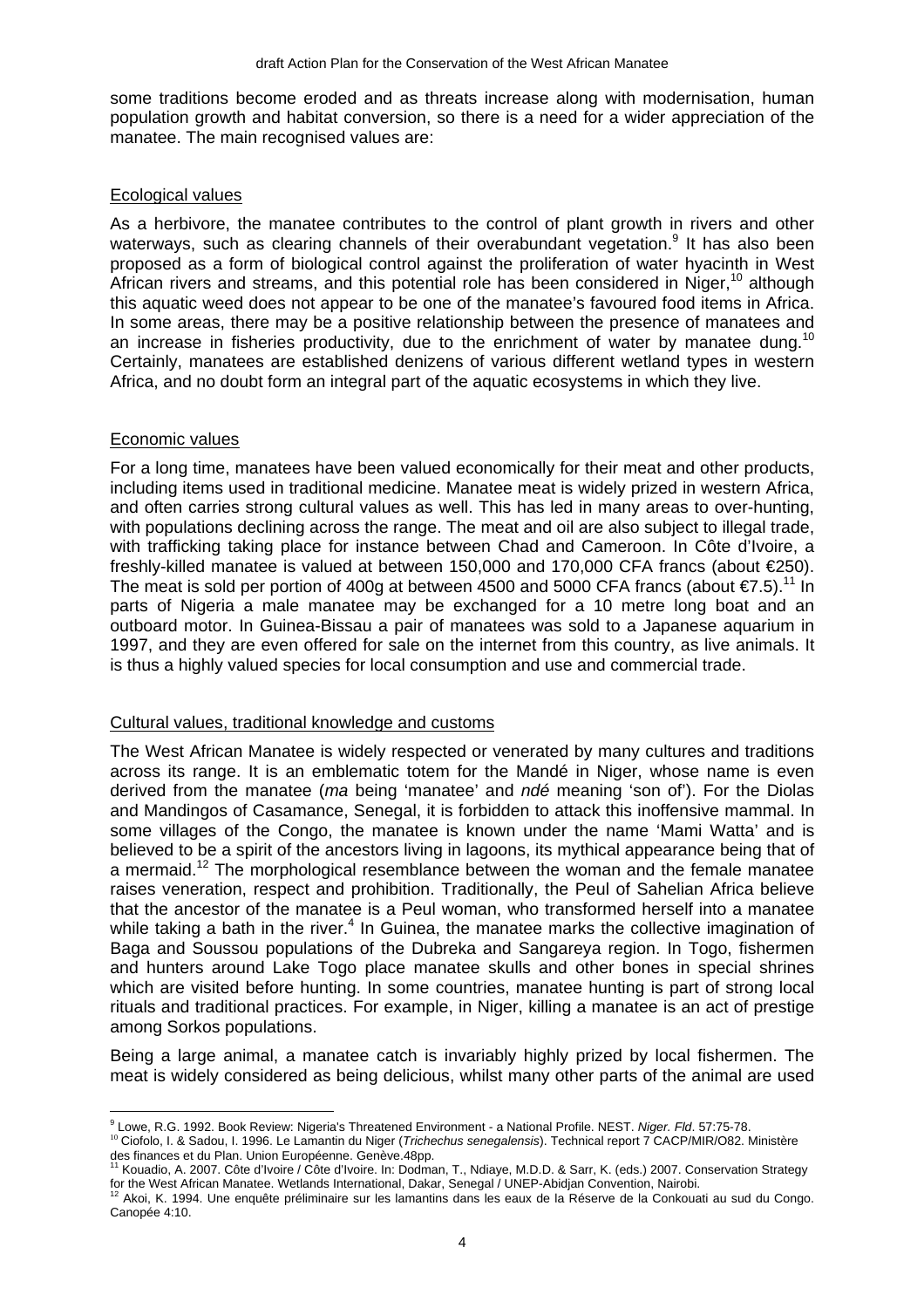for consumption and traditional medicine, including the oil, skin and bones. In most areas of its distribution, the West African Manatee has a therapeutic mythical interest for various ethnic groups. In Mali, different parts of the manatee's body have different traditional medicinal uses, such as oil to treat anaemia and ear infections, bones to treat rheumatism and epilepsy and sexual organs to treat impotence and sterility.<sup>13</sup> In some ethnic groups, the manatee is valued for its magical attributes known only to traditional healers.

Members of fishing communities especially know the manatees' habits quite well, including aspects such as seasonal occurrence, their need for freshwater and deeper pools as refuges, also their breeding behaviour, which may lead animals to congregate and relinquish caution. Fishing communities have used this knowledge to help them hunt manatees, and across the region there are specialist manatee hunters, who use learned and traditional experiences in their hunting techniques. Traditional hunting carried out for local consumption may have been largely sustainable, but nowadays manatees face many additional threats, whilst demand from urban centres provide incentives to trade meat and other products.

In some areas the manatee is perceived as a disruptive animal due to occasional accidents with pirogues and its habit of opportunistically feeding in flooded rice fields. Some riverine communities hold manatees responsible for the disappearance of catch from fishing nets. Such accounts can lead to resentment towards the manatee, and some local communities interviewed in Guinea wished that manatees would disappear from their waters.<sup>14</sup>

Overall, respect for the manatee is widespread across the region. Whilst in some areas, this respect prevents the intentional capture and consumption of manatees, in other areas the manatee is held as a symbolic and important catch, which may play a central role in local ceremonies or celebrations. The meat and body parts are widely considered as high value commodities. However, traditional cultures are becoming eroded in many areas, and respect for the manatee is in need of restoration in many areas.

#### **Income-generating Opportunities through Tourism**

Manatees have long been valued for their meat and other products, but can they also have economic value as living animals? Certainly, there is good potential for ecotourism, and many visitors to the region would be interested to see manatees. The Florida Manatee, for instance, has proved to be highly popular and draws in international and resident visitors alike across the Atlantic. A factor that poses an obstacle to ecotourism for the West African Manatee is the high turbidity of most wetlands within its range. The muddy rivers and estuaries of western Africa make manatee sightings extremely difficult, and even then it may only be possible to see the animal's nose or back when it surfaces occasionally to breathe. Further, as manatees are hunted widely in western Africa, they are also generally cautious and tend to avoid man if possible.

Nonetheless, there is potential for income-generation through tourism activities, and even occasional sightings might encourage visitors to spend time in particular areas. In reality, the manatee would be seen as a part of the overall attraction to an area, as most sites where they live will also support other wildlife and be considered as areas of beauty or interest. Sites such as the Sine-Saloum Delta in Senegal, Orango National Park in Guinea-Bissau, Fresco Lagoon in Côte d'Ivoire, Lake Pandam in Nigeria, Conkouati Lagoon in Congo, coastal lagoons of Gabon and favoured sites along the Cuanza River in Angola all hold promise for the development of manatee-based ecotourism initiatives.

#### **Threats**

 $\overline{a}$ 

Natural threats

<sup>13</sup> Kone, B. & Diallo, M. 2002. Rapport d'etude sur le lamantin au Mali (*Trichechus senegalensis*). Initiatives du Bassin du Fleuve Niger. Wetlands International, Sévaré.<br><sup>14</sup> PRCM. 2005. Regional Coastal and Marine Conservation Programme for West Africa. Annual Report 2005.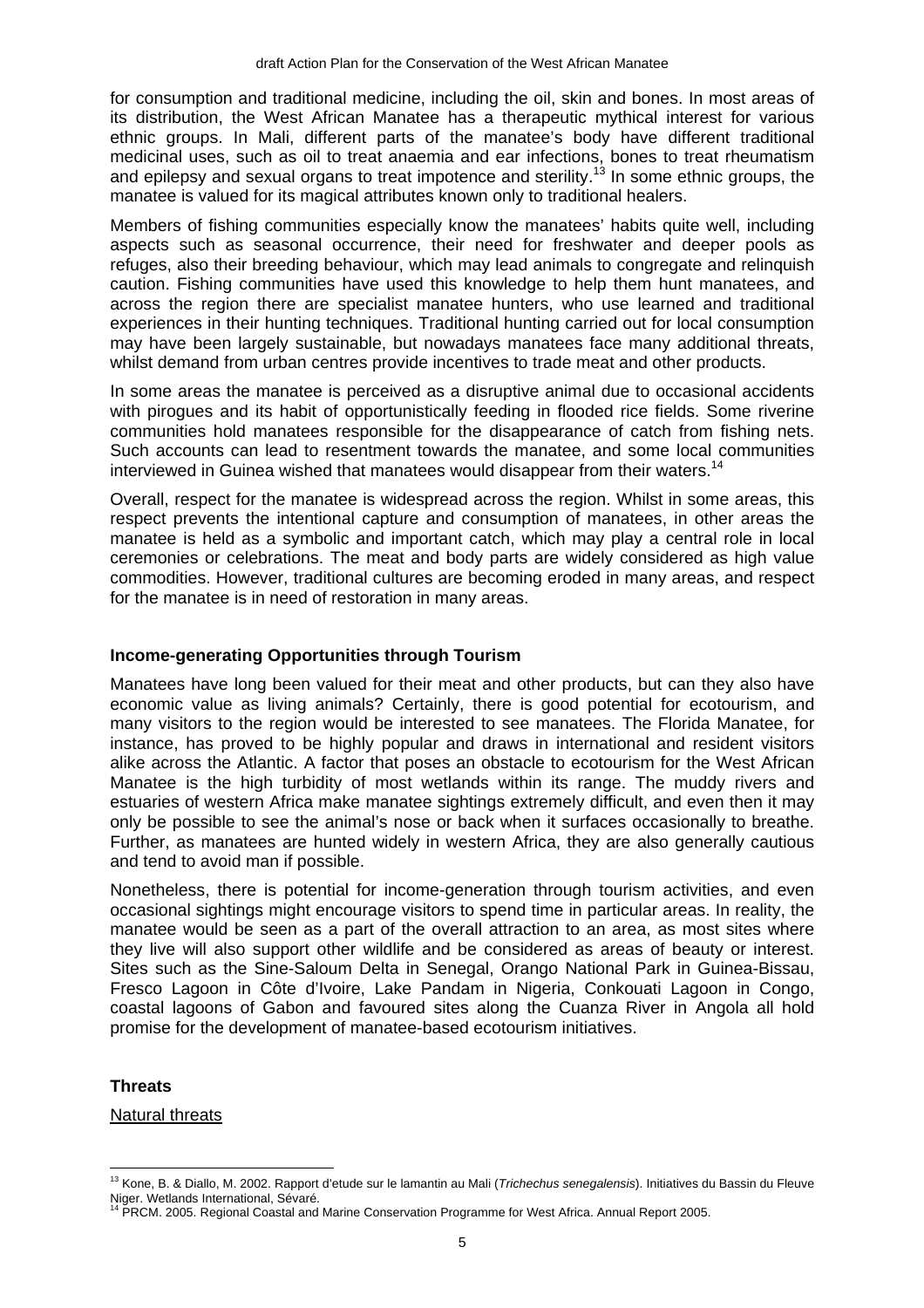The main natural threats to manatees are impacts from drought and climate change. There are numerous records of manatees becoming stranded in dwindling pools of tributaries of the Senegal River, notably in the Matam area. Manatees have been reported stranded in other lakes and wetlands of the region as well, particularly during extended drought years of the 1980s. Extensive sand deposition in tributaries of the Niger River can also lead to fragmentation and isolation of populations. In Sangaréyah in coastal Guinea, nine manatees beached themselves on banks after fluctuations in water level in 2004. Coastal manatee populations may also become isolated in lagoons, whose outlets to the sea close up. The current wave of climate change may well cause Sahelian wetlands to dry up and favoured coastal wetlands to disappear as water levels rise. However, the manatee is likely to survive such changes due to its adaptability and tolerance of different aquatic environments. Whilst not a threat *per se*, the West African Manatee is rendered vulnerable due to its low reproductive rate; a calf is only born every two to three years.

# Habitat modifications, hydrological developments and genetic isolation

Manatees are capable of tolerating people, and have lived alongside man for thousands of years. However, some recent developments threaten manatees in western Africa, including large-scale conversion of wetlands to other land uses, usually for building or for agricultural developments. Pollution is another threat, from urban centres in the form of sewage, from agricultural run-off and notably from the oil industry. Some areas of the Niger Delta, for instance, can become heavily degraded by oil spills. Pollution in coastal lagoons can lead to eutrophication, which impacts all aquatic life. Destruction of mangroves is a threat in coastal areas, resulting in habitat loss and a reduction in food availability.

The construction of dams, barrages and other hydrological works is a specific threat to manatees, especially from structures that completely cross main river channels. There are numerous dams throughout western Africa. These include relatively small dams that control flow to/from lakes or irrigated areas, such as hydrological developments in the wetlands of the Senegal Delta and Lac de Guiers. There are anti-salt dams in coastal wetlands of Guinea-Bissau and other countries where rice is grown behind mangroves.<sup>15</sup> There are also large dams along the main rivers of the region and their tributaries, such as the Kainji Dam in Nigeria, the Diama Dam in the lower Senegal River and the Selingué and Markala dams of the Niger River in Mali. Other planned dams in the Niger Basin include the Fomi in Guinea, and the Talo and Djenné on the Bani River in Mali. Dams and barrages can have both positive and negative impacts on manatees. Some reservoirs or lakes created behind dams can provide excellent habitat for manatees, such as Lake Volta in Ghana, formed by the Akosombo Dam. However, a key threat posed by such developments is genetic isolation of populations, as manatees lose the ability to move between different sections of rivers and their associated wetlands. This can lead to local extinctions as small isolated populations die out. The potential impacts of inbreeding are not well known.

Manatees may be killed in the turbines or control gates of dams, with reported cases from Kainji in Nigeria.² There are also reports of manatees caught in control sluice gates of dams, for instance in the Senegal Delta, whilst in Guinea, construction of the dam and ferry port at Fatala impacted manatee occurrence and movements in the Fatala estuary. The building of a dam in the Upper River Division Bank at Sami Wharf Town in The Gambia around 1993 is believed to have caused the death of many manatees.

#### Hunting, capture and use of manatees

Across their range, wherever manatees are reasonably common, they tend to be hunted, sometimes by specialist manatee hunters, such as in the Bijagós Archipelago in Guinea-Bissau, or more opportunistic hunting by fishermen to supplement their main fishing activities. Harpoons are the most common weapons employed for hunting manatees, whilst

 $\overline{a}$ <sup>15</sup> Bos, D., Grigoras, I. & Ndiaye, A. 2006. Land cover and avian biodiversity in rice fields and mangroves of West Africa. A&Wreport 824. Altenburg & Wymenga, ecological research, Veenwouden / Wetlands International, Dakar.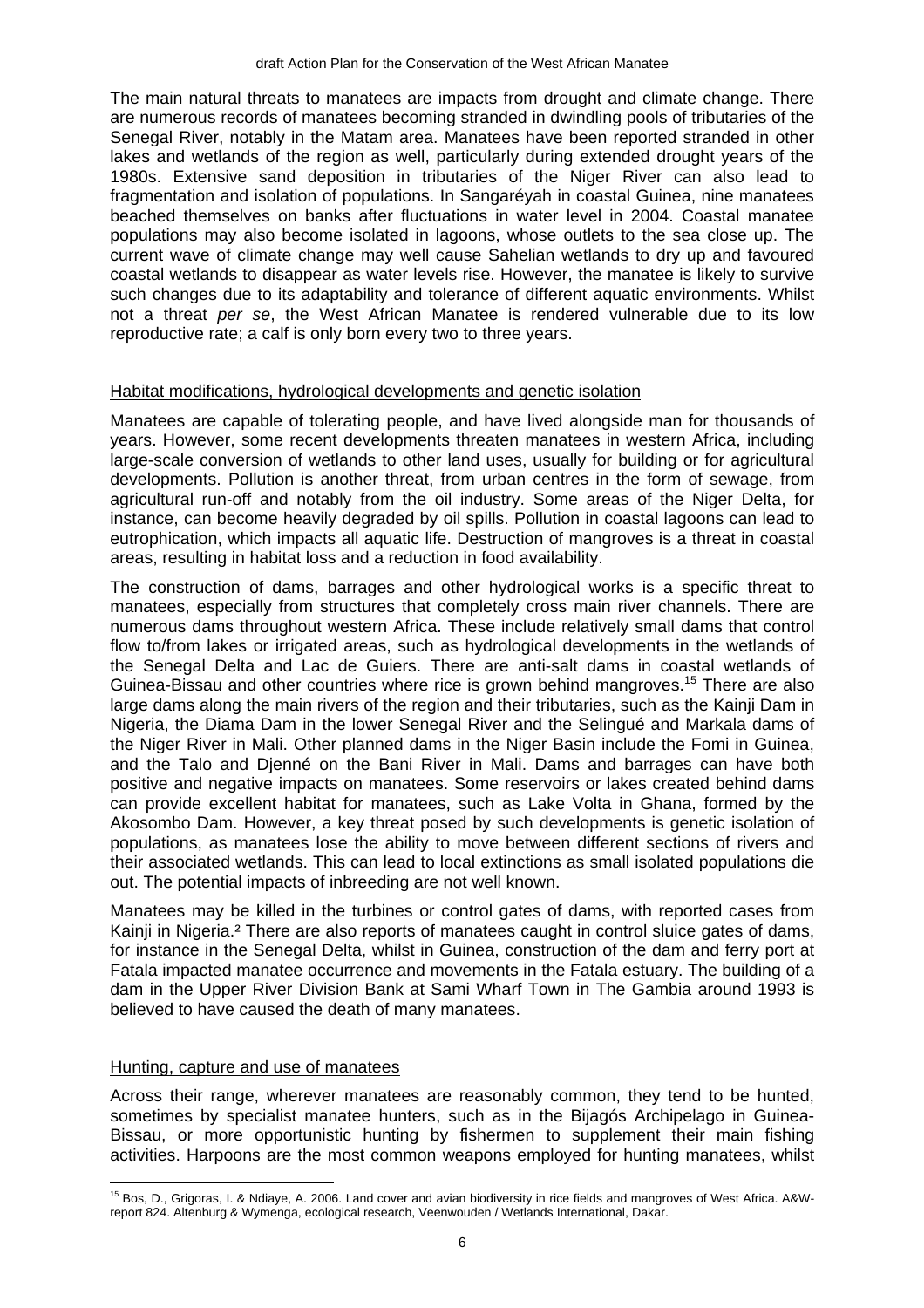in some areas platforms are built for the hunters, usually near popular feeding sites or close to freshwater seeps in salty / marine areas². A variety of traps are used in different countries, which are usually baited, as well as special manatee nets, large hooks and even poison.

In many countries, hunting practices have reduced the sizes of the populations. Even when carried out at low levels, hunting is a real threat to the animal given its low reproductive rate. Despite the progress made to discourage hunting in some countries (e.g. Cameroon), manatee products are still much coveted. Unregulated and unsustainable hunting is widely considered as the main threat to the survival of manatee populations across its range.

On rare occasions manatees are captured live for zoos or for wildlife collections. Captures have taken place recently in Guinea-Bissau and Côte d'Ivoire.

#### Incidental killing and capture

 $\overline{a}$ 

Incidental capture in fishing nets is one of the greatest threats faced by West African Manatee today. As fishing has increased and with the wider use of strong nets made of synthetic fibres, so the incidental capture of manatees has also increased. The practice of stringing nets right across the channels of rivers, streams and creeks, bank to bank, is particularly dangerous for manatees. In most cases captured manatees are consumed locally and treated as an additional bonus to the fish catch, although on occasion the catches are reported to appropriate authorities. Manatees are at times also caught in fishing weirs in Côte d'Ivoire.<sup>16</sup> In Guinea, local communities of Dôbiret (Boffa area) reported five manatees caught in fishing nets in 2004, while in Sangaréyah, 34 had been captured.

In Senegal and Sierra Leone, manatees have been captured in fishing nets intended for sharks.<sup>17,18</sup> They are also victims of industrial fishing where they end up in trawlers or in monofilament nets.

There is no estimate of the effects of modern fishing materials on manatees, but incidental capture in fishing nets was the most frequently reported threat across its range in surveys carried out for preparation of the species conservation strategy.<sup>1</sup>

<sup>16</sup> Akoi, K. 1992. Education et sensibilisation des populations pour la conservation du lamantin ouest africain (*Trichechus*  senegalensis) en Côte d'Ivoire. Wildlife Conservation Society, 31pp.<br><sup>17</sup> Cadenat, J. 1957. Observations de cétacés, siréniens, chéloniens et sauriens en 1955-1956. Bulletin de l'IFAN 19A:1358-

<sup>1383.</sup> 

<sup>&</sup>lt;sup>8</sup> Reeves, R.R., Tuboku-Metzger, D. & Kapindi, R.A. 1988. Distribution and exploitation of manatees in Sierra Leone. Oryx 22:75-84.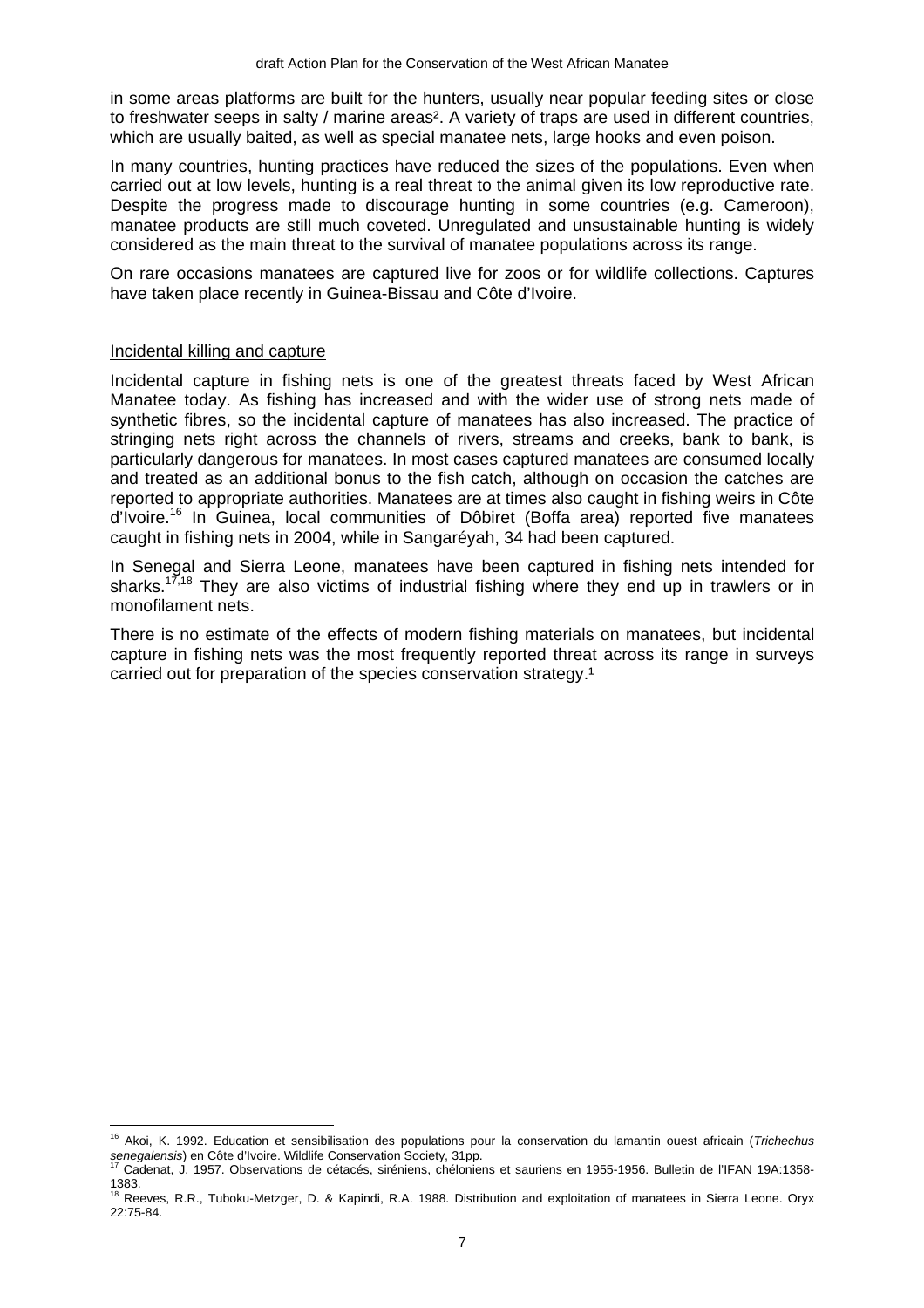# **Themes, Objectives and Expected Outcomes**

To be filled in after Action Plan Themes and Objectives have been agreed in following tables!

| <b>Theme &amp; Objectives</b> | <b>Expected Outcomes</b> |
|-------------------------------|--------------------------|
| 1.                            |                          |
| 2.                            |                          |
| 3.                            |                          |
|                               |                          |
| 4.                            |                          |
|                               |                          |
|                               |                          |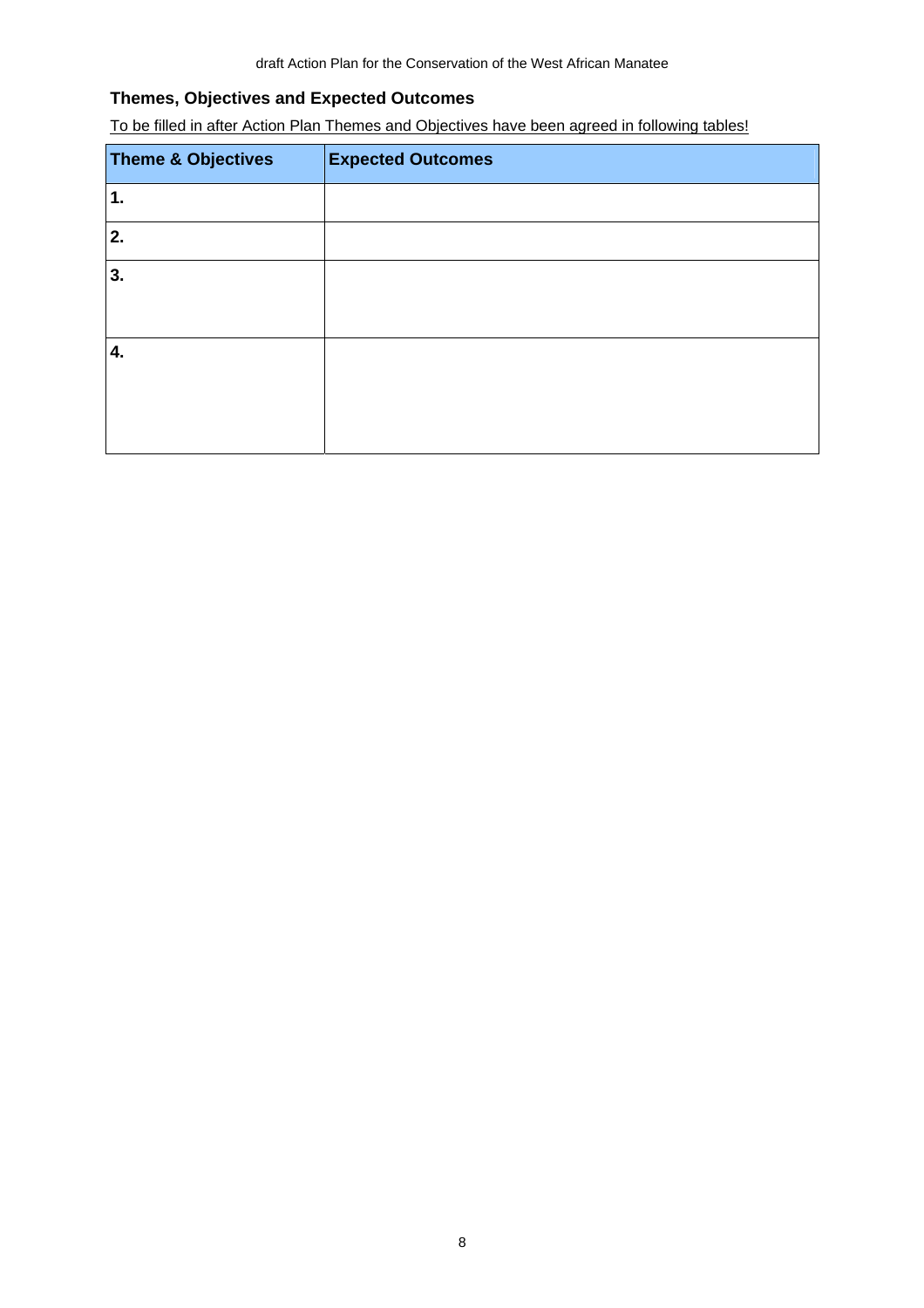#### **Themes, Objectives and Priority Actions**

#### *Strategic Objective: Improve the conservation status of the West African Manatee across its range*

# **Theme 1: Policies and Legislation**

**Objective 1: Improve policies and legislation for manatee protection, and strengthen their implementation** 

*Expected Outcome 1.1: Effective policies are established for manatee conservation at regional and national levels, and mechanisms are in place for their implementation in all range states* 

| <b>Actions</b>                                                                                                                                             | Lead                           | <b>Priority</b> |
|------------------------------------------------------------------------------------------------------------------------------------------------------------|--------------------------------|-----------------|
| Conduct a critical review of existing regional and national policies<br>related to manatee conservation.                                                   | CMS / States                   | Medium          |
| Incorporate specific manatee conservation measures into relevant<br>existing regional and national policies.                                               | CMS / States                   | High            |
| Establish strong regional policies for manatee conservation, and,<br>where necessary, provide strategic support for strengthening of<br>national policies. | CMS / States                   | High            |
| Establish practical mechanisms that facilitate implementation of<br>policies at the regional and national level.                                           | CMS / States /<br><b>NEPAD</b> | High            |
| List the West African Manatee on Appendix I of the CMS                                                                                                     | Government of<br>Togo          | Medium          |
| Consider listing the West African Manatee on Appendix I of CITES                                                                                           | Range States                   | Medium          |

*Expected Outcome 1.2: Effective legislative frameworks are established for manatee conservation in all range states* 

| <b>Actions</b>                                                                                                                                                            | Lead          | <b>Priority</b> |
|---------------------------------------------------------------------------------------------------------------------------------------------------------------------------|---------------|-----------------|
| Conduct a critical review of existing legislative instruments at<br>national and local levels (e.g. codes of conduct).                                                    | <b>States</b> | Medium          |
| Revise existing legislation and, where necessary, develop new<br>specific legislative measures for manatee protection (e.g.<br>incentives and sanctions).                 | <b>States</b> | High            |
| Incorporate specific manatee conservation measures into relevant<br>legislative instruments at the national and local level in<br>cooperation with relevant stakeholders. | <b>States</b> | High            |
|                                                                                                                                                                           |               |                 |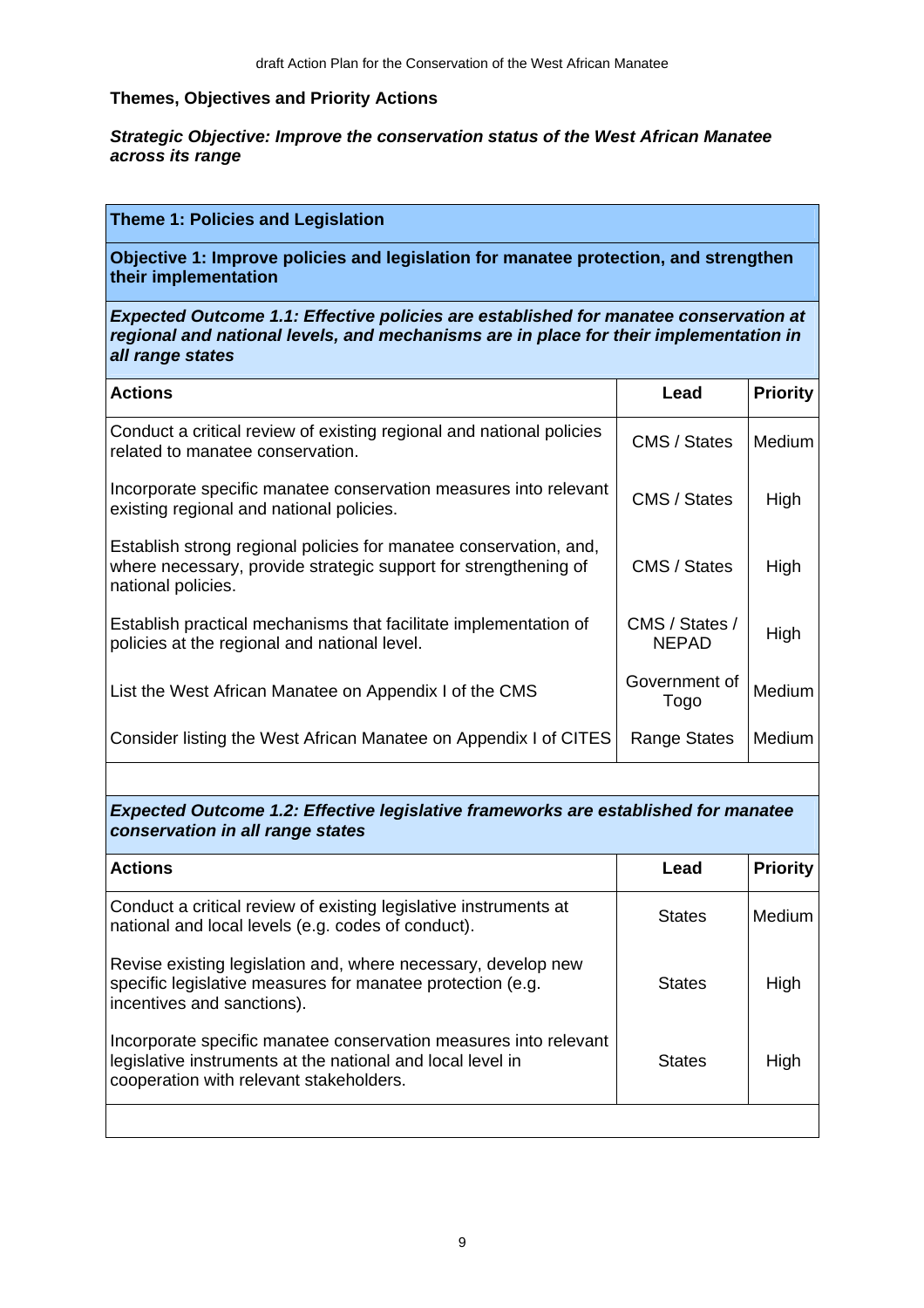| Lead          | <b>Priority</b> |
|---------------|-----------------|
| <b>States</b> | High            |
| <b>States</b> | <b>Medium</b>   |
| <b>States</b> | High            |
| <b>NGOs</b>   | Medium          |
|               |                 |

# *Expected Outcome 1.3: Policies and legislation relating to manatee conservation are*

# *Expected Outcome 1.4: Wide enforcement of legislation relating to manatee conservation*

| <b>Actions</b>                                                                                                                                                                          | Lead                 | <b>Priority</b> |
|-----------------------------------------------------------------------------------------------------------------------------------------------------------------------------------------|----------------------|-----------------|
| Promote application of legislation relating to manatee conservation<br>at a regional level through implementation of international<br>conventions (MEAs) and transboundary regulations. | <b>CMS</b>           | High            |
| Enforce legislation relating to manatee conservation at a national<br>level, especially at unprotected sites.                                                                           | <b>States</b>        | Medium I        |
| Promote enforcement of legislation as widely as possible, especially<br>in relation to manatee hunting and trade.                                                                       | States/<br>CITES/CMS | High            |

# **Targets/Indicators:**

- Policy review completed and disseminated to all range states, and used to incorporate manatee conservation measures into existing policies.
- Strong regional policies for manatee conservation are established, as well as practical mechanisms for their implementation at national and regional level.
- West African Manatee listed on Appendix I of CMS; report circulated with respect to CITES.
- Legislative review completed and disseminated to all range states.
- Manatee conservation measures are incorporated into existing legislation.
- Awareness raised in all range states about policies and legislation related to manatees.
- Capacity of responsible agencies is strengthened to enable them to develop and/or implement policies and legislation related to manatee conservation.
- Information tools developed and disseminated to all range states for raising awareness.
- Measurable improvements in the implementation of relevant international conventions and transboundary regulations.
- Reduction in manatee hunting and trade through wide enforcement of legislation.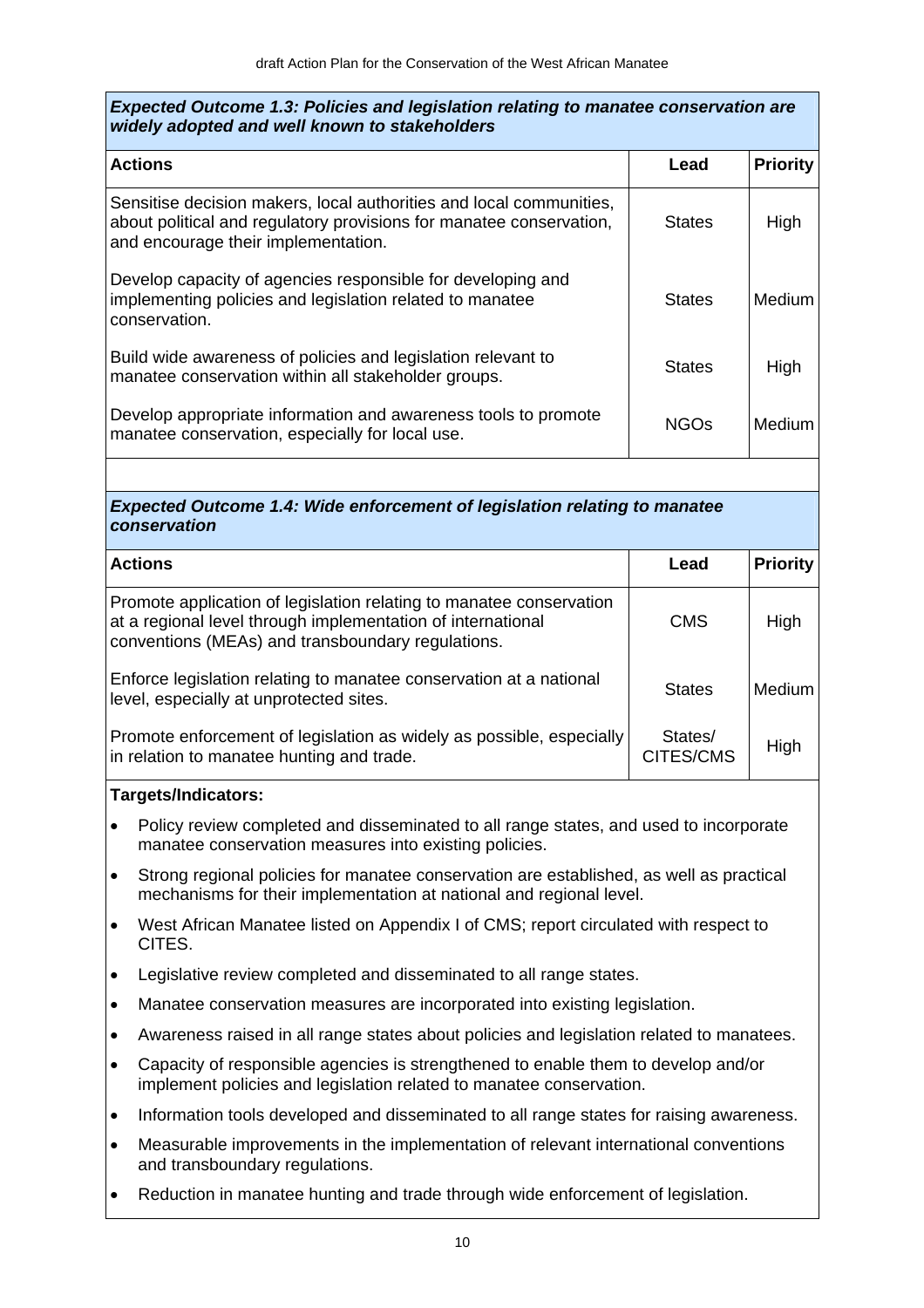# **Theme 2: Applied Research, Monitoring and Networking**

#### **Objective 2: Improve understanding of the West African Manatee and use information for its conservation management**

*Expected Outcome 2.1: Improved knowledge of the West African Manatee achieved through national and regional research initiatives* 

| <b>Actions</b>                                                                                                                                                                       | Lead                 | <b>Priority</b> |
|--------------------------------------------------------------------------------------------------------------------------------------------------------------------------------------|----------------------|-----------------|
| Develop and harmonise methodologies and protocols for research<br>and monitoring of the West African Manatee.                                                                        | SSG                  | <b>Medium</b>   |
| Conduct applied research programmes on the West African<br>Manatee focusing on identified knowledge gaps, especially for<br>enabling successful species conservation and management. | States &<br>partners | High            |
| Carry out regular monitoring of manatee populations, especially at<br>key sites.                                                                                                     | Site managers        | High            |
| Determine important areas for manatees, especially relating to<br>movements, feeding and mating, and develop mechanisms to<br>reduce manatee pressures in these areas.               | States &<br>partners | High            |
| Establish, populate with data and maintain a scientific and socio-<br>economic database on the West African Manatee.                                                                 | WI & partners        | Medium          |

# *Expected Outcome 2.2: Successful management and conservation mechanisms are established for the West African Manatee*

| <b>Actions</b>                                                                                                                                                                                          | Lead                                           | <b>Priority</b> |
|---------------------------------------------------------------------------------------------------------------------------------------------------------------------------------------------------------|------------------------------------------------|-----------------|
| Establish site-based applied research and management<br>programmes for the demonstration of appropriate conservation<br>mechanisms.                                                                     | States / NGOs                                  | High            |
| Evaluate and improve manatee conservation and management<br>mechanisms at different levels (i.e. regional, catchment and<br>community levels).                                                          | $CMS / sub-$<br>regional orgs /<br><b>NGOs</b> | Medium          |
| Identify key sites for manatee conservation, and develop proposals<br>for their designation and management.                                                                                             | States / NGOs                                  | High            |
| Identify key habitat requirements for manatees in different areas,<br>and establish mechanisms for preventing the destruction and<br>degradation of these habitats.                                     | <b>States</b>                                  | High            |
| Design and avail practical tools, such as monitoring manuals and<br>standardised forms, for strengthening regional capacity in the<br>monitoring and management of West African Manatee<br>populations. | SSG / NGOs                                     | Medium          |
|                                                                                                                                                                                                         |                                                |                 |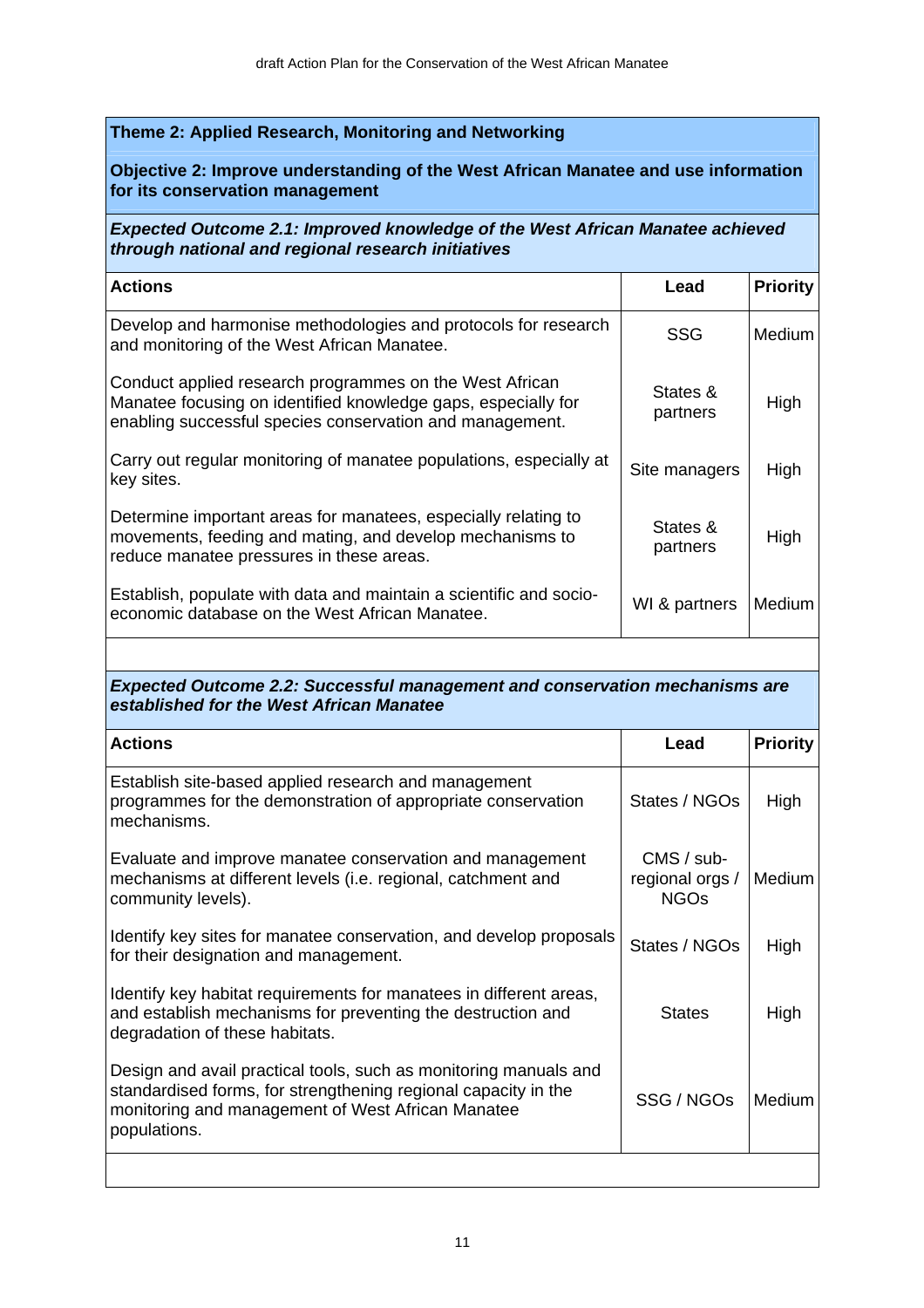| strengthened through capacity development and exchange initiatives                                                        |                                                                                                                                                                                                                              |                      |                 |
|---------------------------------------------------------------------------------------------------------------------------|------------------------------------------------------------------------------------------------------------------------------------------------------------------------------------------------------------------------------|----------------------|-----------------|
|                                                                                                                           | <b>Actions</b>                                                                                                                                                                                                               | Lead                 | <b>Priority</b> |
|                                                                                                                           | Establish a regional manatee network with active engagement of<br>appropriate institutions and resource persons for information sharing<br>and exchange at national, regional and international levels.                      | CMS /<br>Abidjan     | High            |
|                                                                                                                           | Develop and run training and capacity building programmes for actors<br>involved in the management and monitoring of the West African<br>Manatee.                                                                            | States &<br>partners | High            |
|                                                                                                                           | Identify and resource a regional centre for provision of expert advice on<br>the West African Manatee, capacity development and information<br>exchange, with a regularly updated website, database and other<br>facilities. | $W1$ &<br>partners   | Medium          |
|                                                                                                                           | Organise regional exchange workshops on research outcomes.                                                                                                                                                                   | WI &<br>partners     | Medium          |
|                                                                                                                           | Develop and organise inter-state and community exchange visits.                                                                                                                                                              | WI &<br>partners     | Medium          |
|                                                                                                                           | Targets/Indicators:                                                                                                                                                                                                          |                      |                 |
| Methods and protocols for manatee research and monitoring developed and<br>$\bullet$<br>disseminated to all range states. |                                                                                                                                                                                                                              |                      |                 |
| $\bullet$                                                                                                                 | Applied manatee research and management programmes are established and<br>operational, and periodically evaluated.                                                                                                           |                      |                 |
| $\bullet$                                                                                                                 | West African Manatee trends established in all range states through regular monitoring.                                                                                                                                      |                      |                 |
| $\bullet$                                                                                                                 | A list of key sites and areas for the West African Manatee is drawn up, detailing<br>mechanisms for manatee conservation at each site.                                                                                       |                      |                 |
| $\bullet$                                                                                                                 | Scientific and socio-economic database on the West African Manatee established and<br>operational.                                                                                                                           |                      |                 |
| ٠                                                                                                                         | Report produced and disseminated highlighting key habitat requirements for manatees<br>and outlining habitat conservation measures.                                                                                          |                      |                 |
| $\bullet$                                                                                                                 | Capacity strengthened in all range states for monitoring and managing manatee<br>populations.                                                                                                                                |                      |                 |
| ٠                                                                                                                         | A regional network for the West African Manatee is established and operational.                                                                                                                                              |                      |                 |
| ٠                                                                                                                         | Number of training and capacity building programmes for manatee network.                                                                                                                                                     |                      |                 |
|                                                                                                                           | A regional centre and website for the West African Manatee is established and<br>operational.                                                                                                                                |                      |                 |
|                                                                                                                           | Number of regional, inter-state and community exchange workshops and visits.                                                                                                                                                 |                      |                 |
|                                                                                                                           |                                                                                                                                                                                                                              |                      |                 |

# *Expected Outcome 2.3: Establishment of a functioning regional manatee network strengthened through capacity development and exchange initiatives*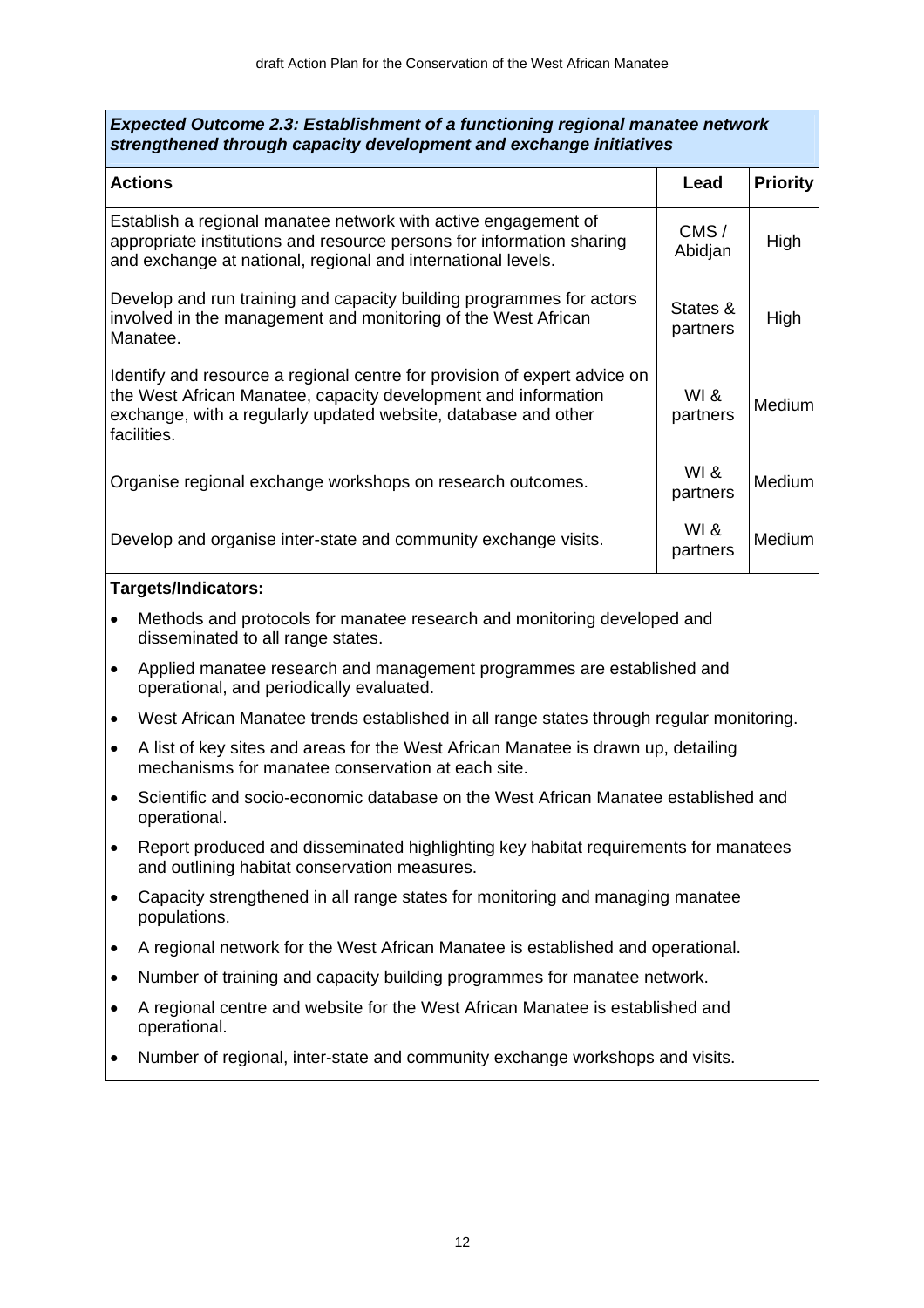#### **Theme 3: Conservation, including Restoration and Safeguarding of Manatee Habitats**

#### **Objective 3: Reduce pressures on the West African Manatee through the restoration and safeguarding of its habitats**

#### *Expected Outcome 3.1: Designation of sites providing key manatee habitats as sanctuaries and through national and regional initiatives*

| <b>Actions</b>                                                                                                                                                                                                              | Lead                                         | <b>Priority</b> |
|-----------------------------------------------------------------------------------------------------------------------------------------------------------------------------------------------------------------------------|----------------------------------------------|-----------------|
| Create networks of sanctuaries that provide excellent habitat and<br>refuge areas for the West African Manatee (e.g. community<br>based sanctuaries, Marine Protected Areas), both at the coast<br>and in each river basin. | Regional<br>institutions (e.g.<br>NBA, OMVS) | High            |
| Develop and implement conservation plans for the West African<br>Manatee at an ecoregional level (e.g. PRCM, Niger Basin),<br>national level and at specific key sites (e.g. protected areas).                              | States / regional<br>institutions            | Very<br>high    |

# *Expected Outcome 3.2: Rehabilitation of West African Manatee habitats*

| <b>Actions</b>                                                                                                                                | Lead                       | <b>Priority</b> |
|-----------------------------------------------------------------------------------------------------------------------------------------------|----------------------------|-----------------|
| Develop and implement habitat restoration plans at degraded<br>sites in important manatee zones, in collaboration with local<br>stakeholders. | States &<br>partners       | High            |
| Where feasible, rehabilitate obstructed waterways that currently<br>prevent the free movement of manatees.                                    | <b>States</b>              | <b>Medium</b>   |
| Promote management options at hydraulic works that enable the<br>passage of manatees, at least seasonally.                                    | River basin<br>authorities | <b>Medium</b>   |
| Ensure that key sites for manatees are protected from pollution.                                                                              | <b>States</b>              | High            |
| Promote restoration of forests in basin headwaters in order to<br>alleviate siltation of rivers and sand deposition.                          | River basin<br>authorities | <b>Medium</b>   |
| Develop long-term strategies to protect manatee habitats in<br>relation to climatic changes.                                                  | CMS / CCD                  | <b>Medium</b>   |

# *Expected Outcome 3.3: Reduced exploitation and capture of the West African Manatee*

| <b>Actions</b>                                                                                                                                                                                                                                                              | Lead          | <b>Priority</b> |
|-----------------------------------------------------------------------------------------------------------------------------------------------------------------------------------------------------------------------------------------------------------------------------|---------------|-----------------|
| Reinforce hunting control measures.                                                                                                                                                                                                                                         | <b>States</b> | High            |
| In cooperation with local communities at sites where manatees<br>are hunted, develop alternative income generation activities (e.g.<br>livestock breeding, aquaculture, bee-keeping) and train hunters in<br>such disciplines, to encourage a reduction in manatee hunting. | States / NGOs | High            |
| Develop a regional ecotourism strategy for the West African<br>Manatee and encourage its implementation at key sites.                                                                                                                                                       | WI / States   | Medium          |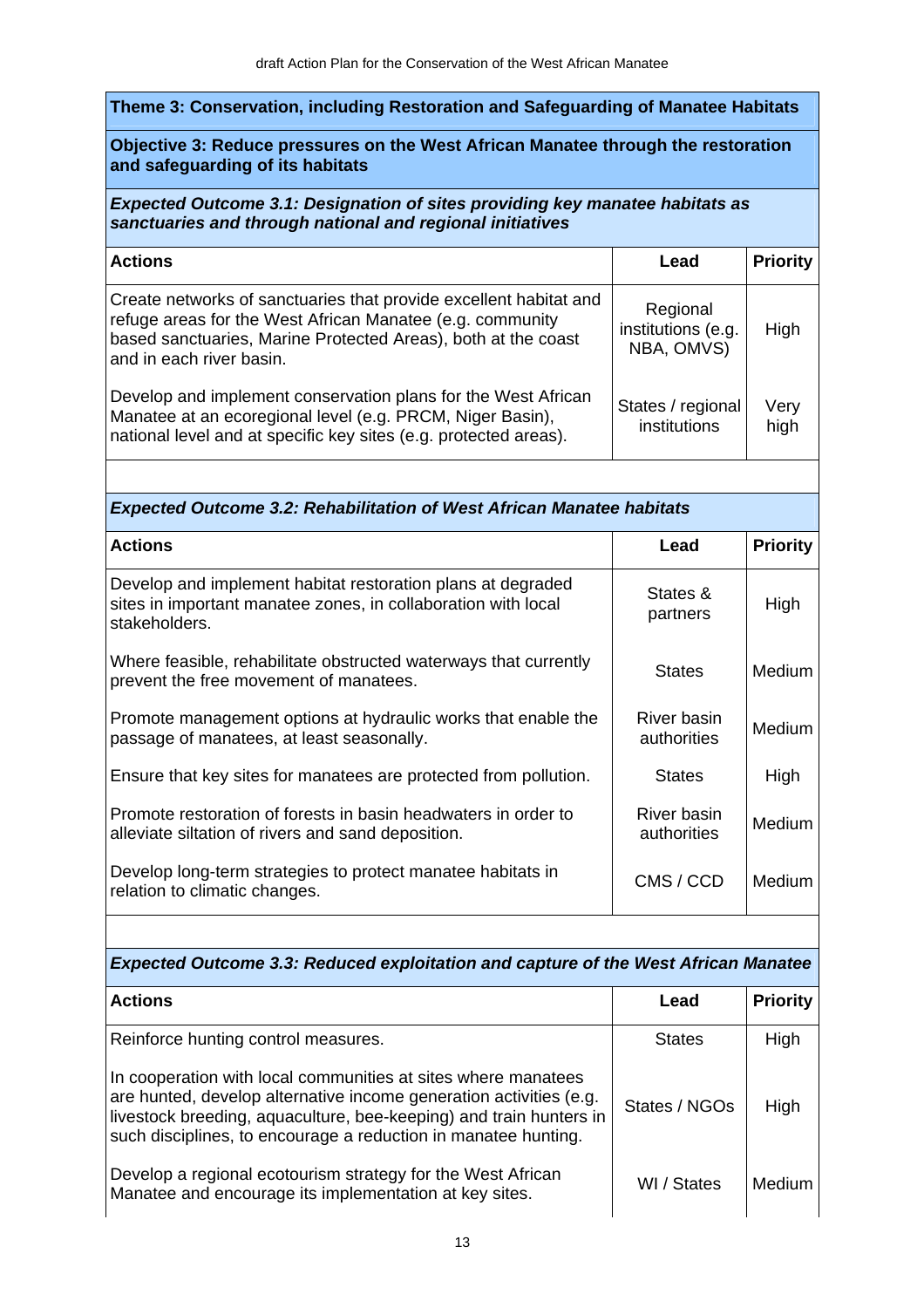| Provide community-based incentive packages for communities<br>that elect to refrain from manatee hunting.                                                                                                   | <b>Partners</b><br>(NGOs)               | High |
|-------------------------------------------------------------------------------------------------------------------------------------------------------------------------------------------------------------|-----------------------------------------|------|
| Encourage the use of manatee-friendly fishing techniques in<br>order to reduce the incidental capture of manatees in fishing nets.                                                                          | Site managers<br>& basin<br>authorities | High |
| In collaboration with local communities at key sites for manatees,<br>establish no-fishing zones in particularly important areas, in order<br>to reduce the incidental capture of manatees in fishing nets. | Site managers                           | High |
| Targets/Indicators:                                                                                                                                                                                         |                                         |      |

# • Network of manatee sanctuaries created, including both inland and coastal sites.

- Number of regional, national and site conservation plans for West African Manatee developed and operational.
- Number of habitat restoration plans developed and underway at degraded sites, and blocked waterways freed.
- Manatee-sensitive procedures are operational at a number of hydraulic works.
- Number of key manatee sites are protected from pollution.
- A long-term strategy is developed and disseminated that addresses manatees in relation to climate change and habitat restoration.
- Number of community-based income-generation projects established and operational.
- A regional ecotourism strategy developed, and implemented at a number of sites.
- Manatee hunting is reduced through community-based incentives.
- Measurable reduction in manatee capture in fishing nets, and no-fishing zones designated.

# **Theme 4: Awareness & Education / Information, Education & Communication**

**Objective 4: Instil a wide appreciation of the West African Manatee and its ecological and cultural values through targeted communication, education and public awareness** 

*Expected Outcome 4.1: Education and awareness materials relating to manatees, especially their values and threats, are developed and used widely* 

| <b>Actions</b>                                                                                                                                                        | Lead                     | <b>Priority</b> |
|-----------------------------------------------------------------------------------------------------------------------------------------------------------------------|--------------------------|-----------------|
| Integrate manatee conservation into training / educational<br>programmes of schools, universities and training centres.                                               | NGOs / States            | High            |
| Develop training tools relating to manatees and wetlands for<br>schools, universities and training centres.                                                           | <b>NGO<sub>S</sub></b>   | High            |
| Provide community based organizations (CBOs) with resources<br>and practical training and animation tools for communicating the<br>threats to and values of manatees. | NGO <sub>S</sub>         | <b>Medium</b>   |
| Develop communication media (including web-based resources)<br>relating to manatees and wetlands, especially for use by national<br>and local press.                  | <b>NGOs &amp; States</b> | High            |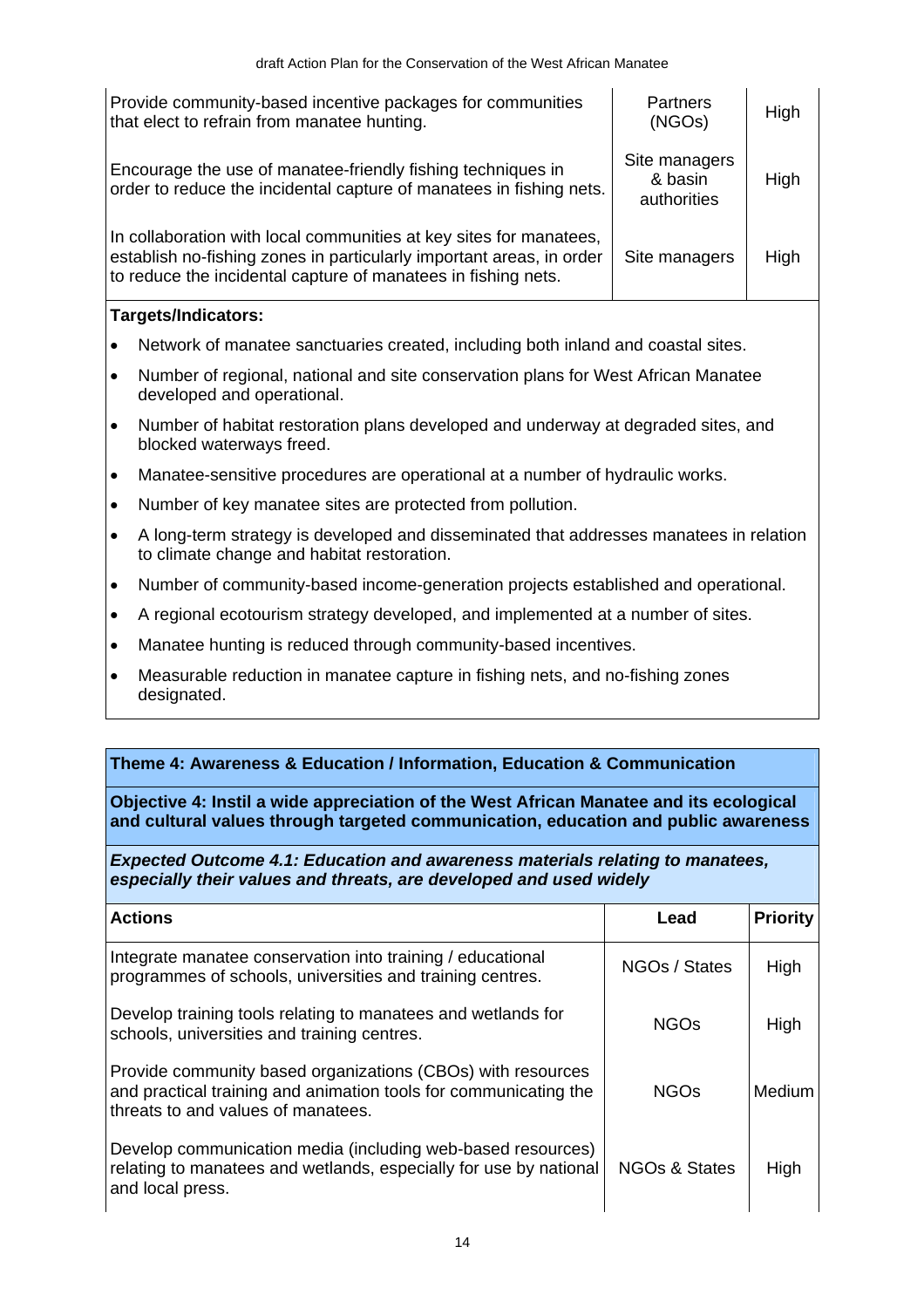| Encourage wide availability of all media and materials in      |             |        |
|----------------------------------------------------------------|-------------|--------|
| appropriate local languages, and disseminate them in all range | <b>NGOs</b> | Medium |
| states.                                                        |             |        |

*Expected Outcome 4.2: Attitudes and actions favourable to manatee conservation are encouraged through awareness campaigns* 

| <b>Actions</b>                                                                                                                                           | Lead                               | <b>Priority</b> |
|----------------------------------------------------------------------------------------------------------------------------------------------------------|------------------------------------|-----------------|
| Collaborate with radio and television stations to broadcast<br>information about manatees and wetlands.                                                  | NGOs & national<br>institutions    | Medium          |
| Produce reports and documentaries about community efforts to<br>conserve manatees.                                                                       | NGO <sub>s</sub> /site<br>managers | Medium          |
| Organise special campaigns (such as 'Save the manatee' days<br>and manatee clubs) to build awareness about issues important<br>for manatee conservation. | <b>NGOs</b>                        | Medium          |
| Collaborate with the press to foster public awareness of the<br>values and threats to manatees.                                                          | <b>NGOs</b>                        | Medium          |
| Organise seminars and other events to build awareness of<br>decision makers about manatees and their conservation needs.                                 | <b>NGOs &amp; States</b>           | High            |
| Promote traditional values and cultures favourable to manatee<br>conservation through appropriate awareness activities and<br>outputs.                   | <b>NGOs</b>                        | Medium          |

#### *Expected Outcome 4.3: Manatee conservation is integrated into existing communication, education and awareness programmes*

| <b>Actions</b>                                                                                                                                                                                                         | Lead                                          | <b>Priority</b> |
|------------------------------------------------------------------------------------------------------------------------------------------------------------------------------------------------------------------------|-----------------------------------------------|-----------------|
| Build manatee communication, education and public awareness<br>(CEPA) components into management plans for sites and<br>catchments where the West African Manatee occurs.                                              | Site managers &<br>river basin<br>authorities | High            |
| Integrate the challenges facing the manatee and related<br>conservation solutions into existing environmental awareness<br>programmes at the national and catchment / basin level (e.g. the<br>Niger Basin Authority). | Site managers &<br>river basin<br>authorities | High            |
| Develop mechanisms to integrate the manatee into national<br>environmental education programmes.                                                                                                                       | NGO <sub>S</sub>                              | Medium          |

#### **Targets/Indicators:**

- Training tools relating to manatees and wetlands are developed and disseminated, and integrated into a number of training / educational programmes.
- Number of CBOs equipped for communicating manatee conservation information.
- Communication media developed and consulted widely.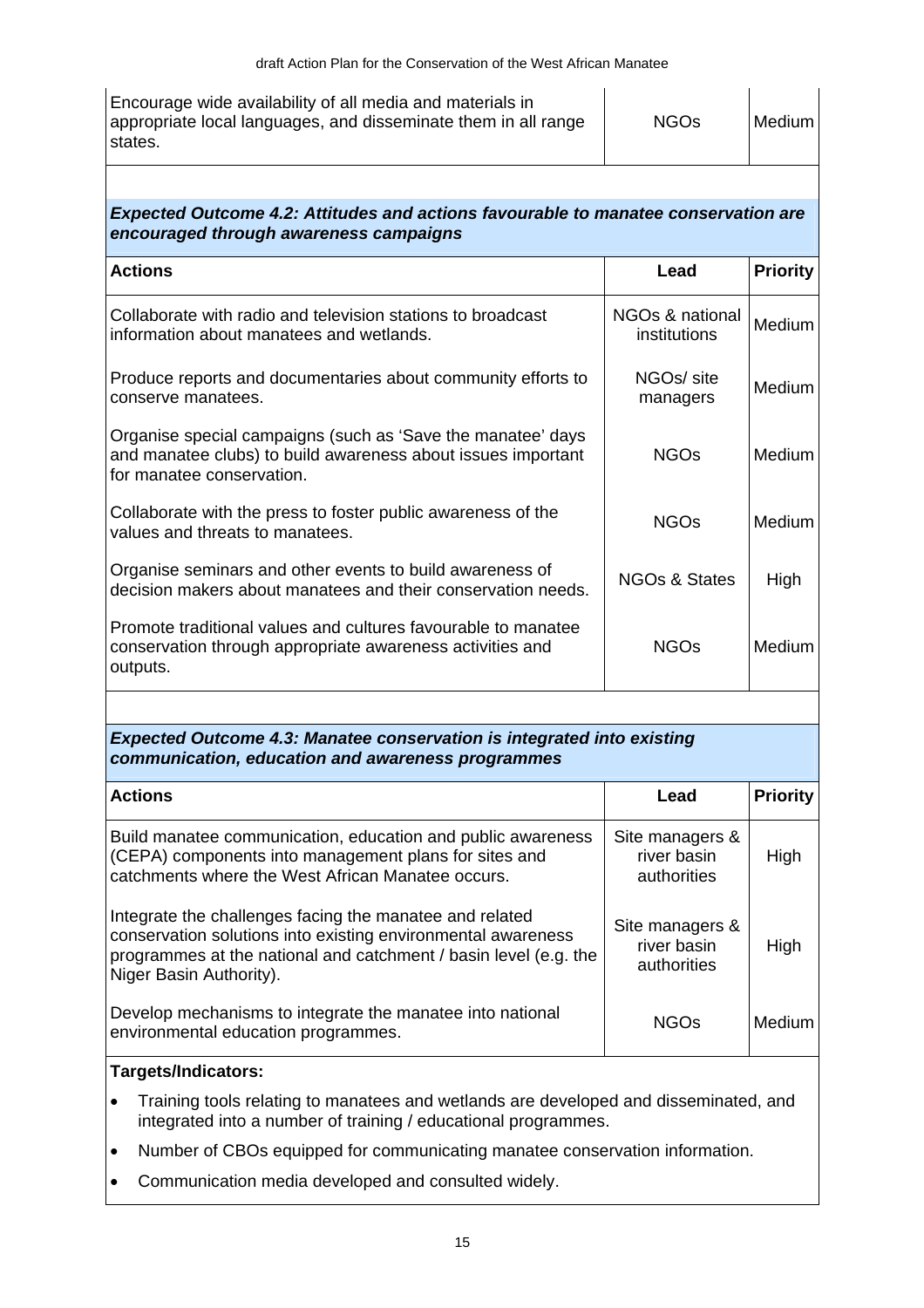- Manatee media and materials are available in local languages and disseminated.
- Number of awareness activities across the region, including radio/TV broadcasting, documentaries, campaigns and press events.
- Number of seminars held for decision makers to improve awareness of manatee conservation needs.
- Traditional values and customs favouring manatees are well known.
- Manatee CEPA activities built into number of site management plans.
- Manatee conservation is built into regional awareness programmes of the NBA, OMVS, CSRP and other regional authorities.
- Manatee conservation built into national environmental education programmes in number of countries.

All actions shall be updated and amended regularly by consensus to reflect progress, new situations and newly initiated activities, and to meet evolving conservation needs.

#### **Acronyms**

| <b>ABE</b>         | Agence Beninoise de<br>l'Environnement                                                       | <b>NBA</b>  | <b>Niger Basin Authority</b>                                                           |
|--------------------|----------------------------------------------------------------------------------------------|-------------|----------------------------------------------------------------------------------------|
| Abidjan            | <b>Abidjan Convention</b>                                                                    | NEPAD       | New Partnership for Africa's<br>Development                                            |
| <b>CBO</b>         | <b>Community Based Organisation</b>                                                          | <b>NGO</b>  | Non Governmental Organization                                                          |
| <b>CCD</b>         | <b>Convention to Combat</b><br>Desertification                                               | <b>OMVS</b> | Organisation pour la Mise en Valeur<br>du fleuve Sénégal                               |
| <b>CEPA</b>        | Communication, Education and<br><b>Public Awareness</b>                                      | <b>PRCM</b> | <b>Regional Coastal and Marine</b><br><b>Conservation Programme for West</b><br>Africa |
| <b>CFA</b>         | Communauté financière d'Afrique                                                              | <b>SIDA</b> | Swedish International Development<br><b>Cooperation Agency</b>                         |
| <b>CITES</b>       | Convention on International Trade in<br><b>Endangered Species of Wild Fauna</b><br>and Flora | <b>SSG</b>  | Sirenia Specialist Group                                                               |
| <b>CMS</b>         | Convention on the Conservation of<br><b>Migratory Species of Wild Animals</b>                | <b>UNEP</b> | <b>United Nations Environment</b><br>Programme                                         |
| <b>COP</b>         | <b>Conference of Parties</b>                                                                 |             | <b>WATCH Western African Talks on</b><br>Cetaceans and their Habitats                  |
| <b>CSRP</b>        | Sub-regional Fisheries Commission                                                            | <b>WCMC</b> | <b>World Conservation Monitoring</b><br>Centre                                         |
| <b>DR</b><br>Congo | Democratic Republic of Congo                                                                 | <b>WCS</b>  | <b>Wildlife Conservation Society</b>                                                   |
| <b>IUCN</b>        | <b>World Conservation Union</b>                                                              | WI          | Wetlands International                                                                 |
| <b>MEA</b>         | <b>Multilateral Environmental</b><br>Agreement                                               | <b>WWF</b>  | World Wildlife Fund / World Wide<br><b>Fund for Nature</b>                             |
| <b>MPA</b>         | <b>Marine Protected Area</b>                                                                 |             |                                                                                        |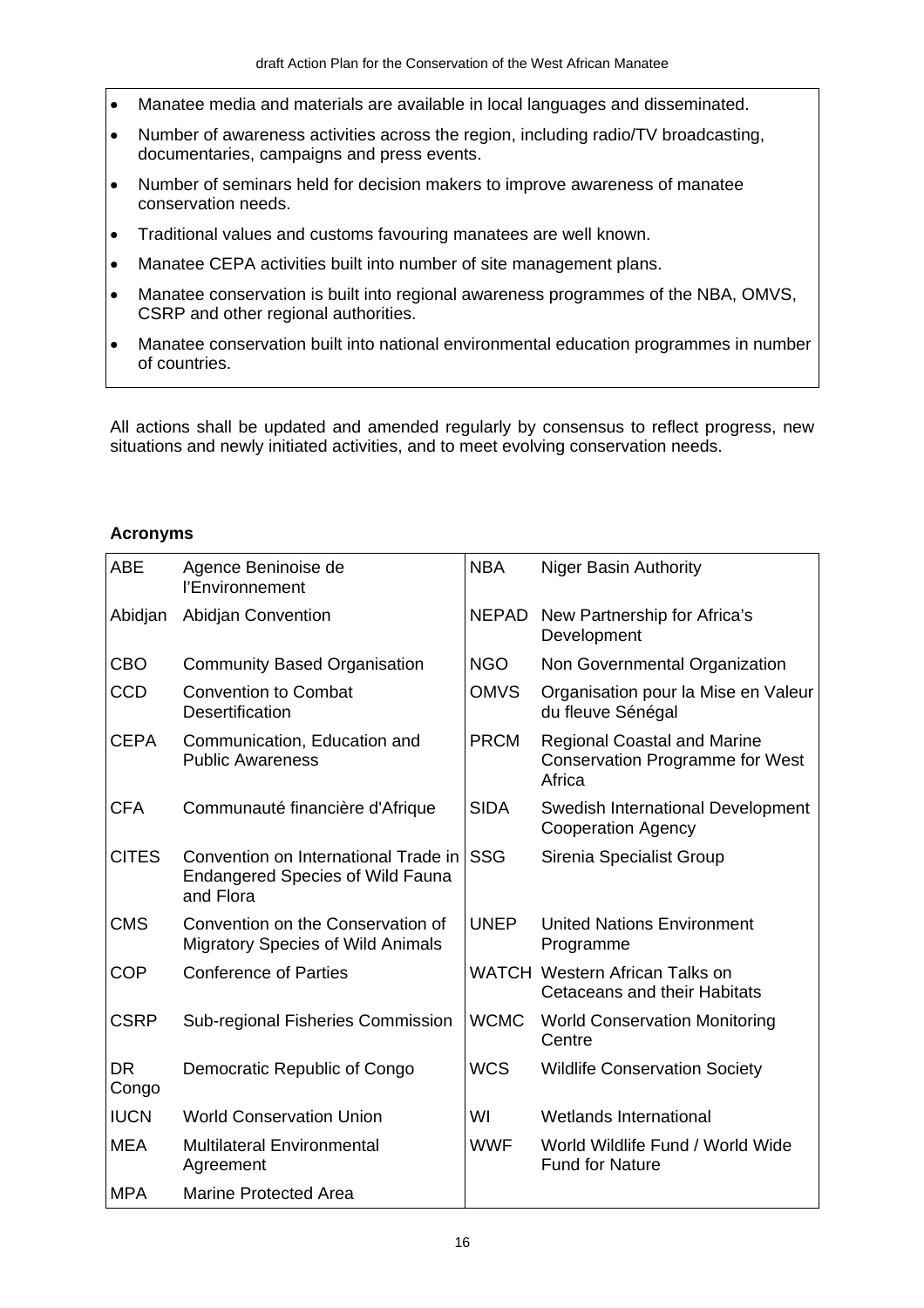#### **Annex 1**

# **Overview of distribution, regional status and movements of the West African Manatee by range state**1,2

| <b>Country</b>           | <b>Distribution / Occurrence</b>                                                                                                                                                                                           | <b>Status</b>                                                                                                                                                                                      | <b>International Movements</b>                                                                                                                                                                                                                                                                 |
|--------------------------|----------------------------------------------------------------------------------------------------------------------------------------------------------------------------------------------------------------------------|----------------------------------------------------------------------------------------------------------------------------------------------------------------------------------------------------|------------------------------------------------------------------------------------------------------------------------------------------------------------------------------------------------------------------------------------------------------------------------------------------------|
| Mauritania               | Senegal River and associated wetlands. Has<br>been recorded in the Diawling National Park.                                                                                                                                 | Limited to Senegal River basin. Dams<br>and locks in the lower Senegal River<br>basin present obstacles to free<br>movement.                                                                       | Moves regularly between Mauritania and<br>Senegal within the transboundary Senegal<br>River.                                                                                                                                                                                                   |
| Senegal                  | Senegal River and associated wetlands,<br>including the Djoudj National Park and the<br>Lac de Guiers. Also in the Sine Saloum<br>Delta, the upper Gambia River (Niokolo-<br>Koba) and the Casamance River system.         | Widespread in main rivers and in coastal<br>wetlands. Has probably decreased in<br>Senegal River, where movement is<br>impacted by dams and other obstacles.<br>Hunting occurs in the Sine Saloum. | Moves between Senegal and: (a) Mauritania<br>within the Senegal River; (b) Mali along the<br>Senegal and Falémé rivers; (c) The Gambia<br>along the Gambia River and at the coast; (d)<br>Guinea-Bissau between the Casamance and<br>Baía de Varela; and (e) Guinea along the<br>Gambia River. |
| The Gambia               | Gambia River (lower and middle sections),<br>with records also from coastal areas and<br>creeks and bolons, including Bao Bolon,<br>Niumi and the Allahein River.                                                          | Fairly widespread in the Gambia River,<br>where threats include habitat<br>modifications, impacts of drought,<br>hunting and accidental capture in fishing<br>nets.                                | Moves regularly between The Gambia and<br>Senegal along the Gambia River and<br>between Saloum and Niumi at the north<br>coast, also at the south coast along the<br>Allahein River.                                                                                                           |
| Guinea-<br><b>Bissau</b> | Probably most numerous in the Bijagós<br>Archipelago, which includes Orango National<br>Park. Also in most continental watercourses,<br>including Rio Cacheu, Rio Mansoa, Rio<br>Gêba, Rio Grande de Buba, Rio Tombali and | Widespread throughout coastal and<br>riverine wetlands, and common in some<br>areas <sup>3</sup> . Main threats are accidental<br>captures in fishing nets, hunting, drought,                      | Moves regularly between Guinea-Bissau and<br>Senegal in the Baía de Varela area, and<br>Guinea in the area of Cacine / Tristao. There<br>are probably no international movements                                                                                                               |

<sup>&</sup>lt;sup>1</sup> Dodman, T., Ndiaye, M.D.D. & Sarr, K. (eds.) 2007. Conservation Strategy for the West African Manatee. Wetlands International, Dakar, Senegal / UNEP-Abidjan Convention, Nairobi.

<sup>2</sup> Powell J.A. 1996. The Distribution and Biology of the West African Manatee (*Trichechus senegalensis* Link,1795).United Nations Environmental Program, Regional Seas Program, Oceans and Coastal Areas, Nairobi, Kenya. 68p.<br><sup>3</sup> Silva, M.A., Araújo, A., Djedjó, F., Gomes, L. & Monteiro, H. 1999. Plano Nacional de Conservação do Manatim Africano (*Trichechus senegalensis*) na Guiné-Bissau. UICN-Bissau, Guiné-Bissau /

da Conservação da Natureza, Lisboa, Portugal.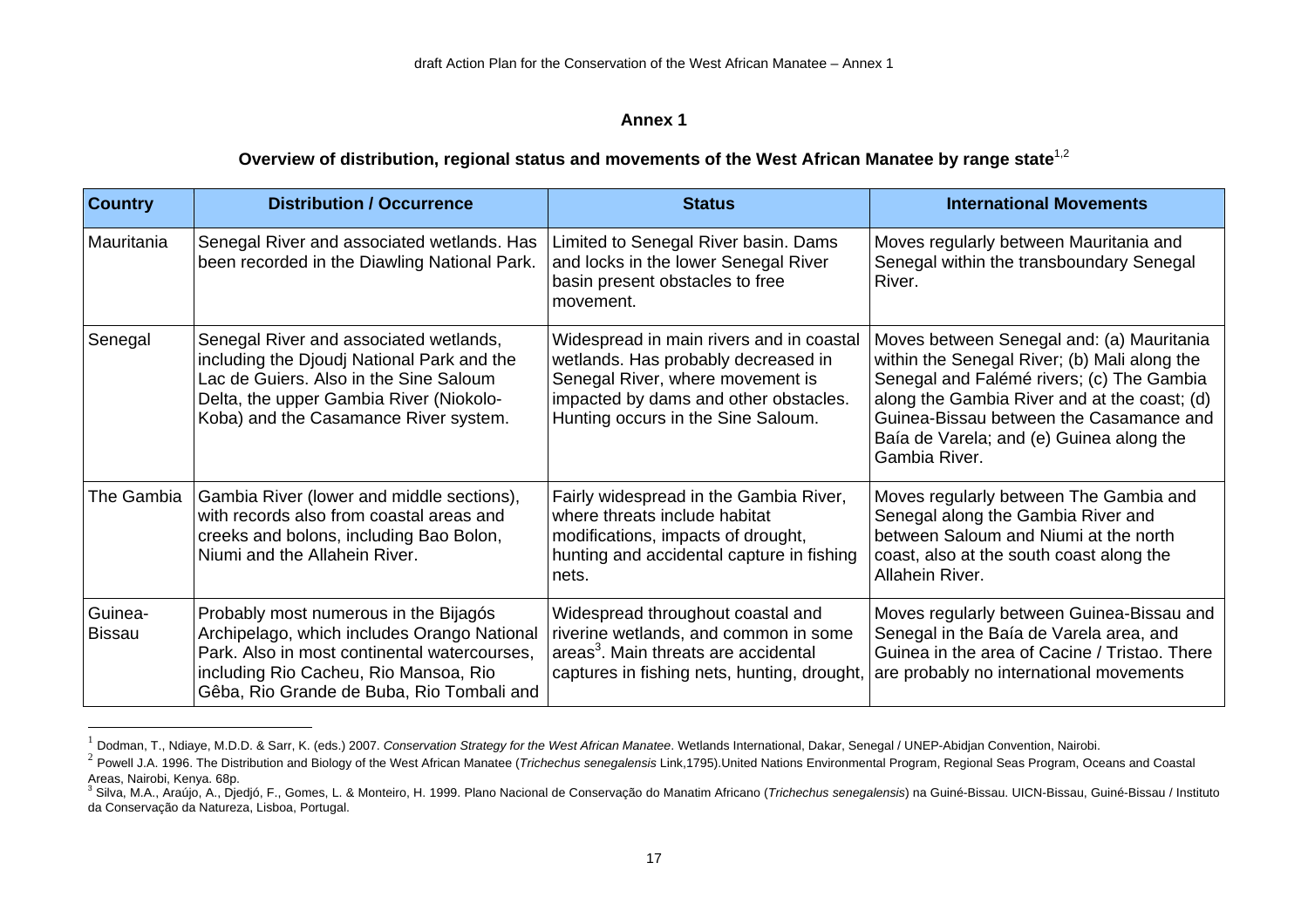| <b>Country</b> | <b>Distribution / Occurrence</b>                                                                                                                                                                                                                                                                                        | <b>Status</b>                                                                                                                                                                                                                                                   | <b>International Movements</b>                                                                                                                                                                                                                                                                                        |
|----------------|-------------------------------------------------------------------------------------------------------------------------------------------------------------------------------------------------------------------------------------------------------------------------------------------------------------------------|-----------------------------------------------------------------------------------------------------------------------------------------------------------------------------------------------------------------------------------------------------------------|-----------------------------------------------------------------------------------------------------------------------------------------------------------------------------------------------------------------------------------------------------------------------------------------------------------------------|
|                | Rio Cacine; and in coastal creeks and<br>bolons.                                                                                                                                                                                                                                                                        | and the impacts of (anti-salt) dams.                                                                                                                                                                                                                            | inland, where its distribution is rather sparse.                                                                                                                                                                                                                                                                      |
| Guinea         | Occurs in coastal wetlands and lower<br>reaches of the main rivers, such as Rio<br>Componi and the Cogon River in the<br>northwest and the Baie de Sangareyah. It<br>also occurs in the headwaters of the Niger<br>River, such as the Tinkisso, as well as the<br>Gambia River.                                         | May be fairly common in some coastal<br>wetlands, but probably declining in the<br>upper reaches of the Niger river basin.<br>Considered a pest by some coastal rice<br>farmers. Main threats are capture in<br>fishing nets, hunting and changing<br>habitats. | Inland, areas of movement are probably only<br>along the Gambia River between Guinea and<br>Senegal, and the Niger River between<br>Guinea and Mali. In coastal areas, manatees<br>move between Guinea and Guinea-Bissau<br>around Iles Tristao; and Sierra Leone south<br>of Benti and along the Scarcies / Kolenté. |
|                | Sierra Leone   Occurs in most river systems, including the<br>Sierra Leone, Great Scarcies, Little Scarcies,<br>Bunce, Sherbro, Malam and Waanje. Also<br>present in lakes Mape and Mabesi. Found<br>especially at the coast and in river mouths.                                                                       | Fairly widespread in the main river<br>systems, especially at the coast. Threats<br>include hunting for meat and other<br>products (also as pests of rice crops),<br>and capture in nets.                                                                       | Migratory movements up and down rivers,<br>moving upstream during rains. Probably<br>moves into Guinea at the coast along the<br>transboundary Great Scarcies River and also<br>at the coast between Sierra Leone and<br>Liberia (Mano River).                                                                        |
| Liberia        | Found in Lake Piso, Cestos-Sankwen and<br>the main rivers, including Mesurado, Cavally,<br>St. Paul, Morro, St. John and Cestos.<br>However, distribution up most rivers is limited<br>by rapids, so the main distribution is in<br>estuaries, coastal lagoons and lower reaches<br>of the main rivers.                 | Appears to be reasonably common in the<br>lower courses of the main rivers and in<br>coastal wetlands. Main threats are<br>accidental capture, hunting and habitat<br>modifications, and maybe wounding from<br>boat engines.                                   | Manatees occur along the Cavally River,<br>which is transboundary between Liberia and<br>Côte d'Ivoire. Its status at the western coastal<br>border with Sierra Leone and in the<br>transboundary Mano River is uncertain.                                                                                            |
| Côte d'Ivoire  | Occurs along entire coastline, especially in<br>coastal lagoons, and some distance up the<br>main rivers, including Cavally, Sassandra,<br>Bandema, Comoé, Bia and Tano. Key areas<br>include the lagoon complexes of Aby-Tendo-<br>Ehy and Ebrié-Comoé, east of Abidjan, and<br>to the west, west Ebrié-Agneby, Tagba- | Widespread in coastal areas, especially<br>in lagoons and lower reaches of rivers,<br>but not reported from upper reaches. The<br>main threats are hunting and capture in<br>fishing nets. Other threats include habitat<br>modifications and pollution.        | Manatees move between Côte d'Ivoire and<br>Liberia along the transboundary Cavally<br>River. In the east, they move between Côte<br>d'Ivoire and Ghana at the lower reaches of<br>the Tano River and associated coastal<br>wetlands (Aby-Tendo-Ehy). Migration<br>between river systems has been recorded.            |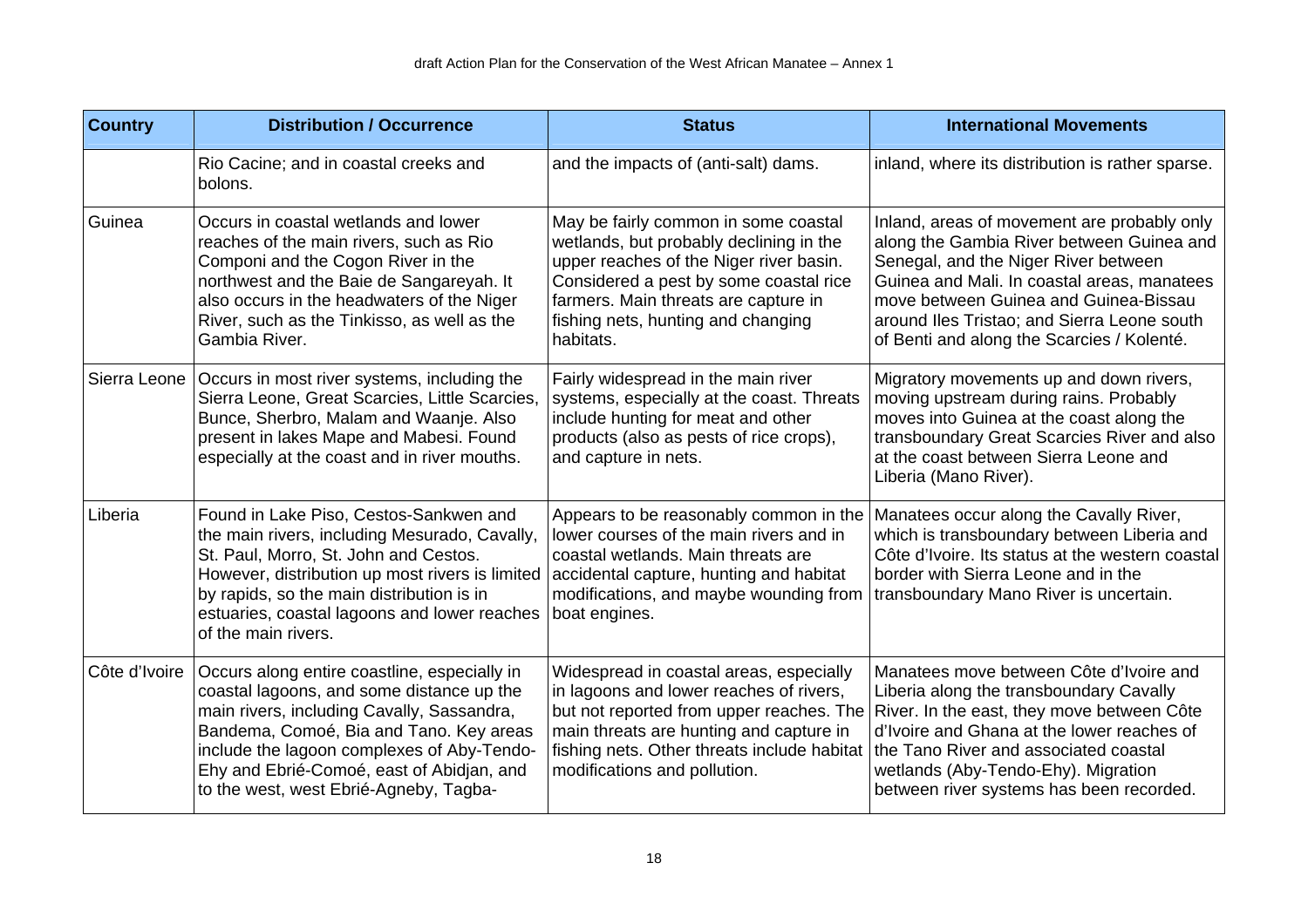| <b>Country</b> | <b>Distribution / Occurrence</b>                                                                                                                                                                                                                                                                                               | <b>Status</b>                                                                                                                                                                                                                                                                                        | <b>International Movements</b>                                                                                                                                                                                                                                                                                                                           |
|----------------|--------------------------------------------------------------------------------------------------------------------------------------------------------------------------------------------------------------------------------------------------------------------------------------------------------------------------------|------------------------------------------------------------------------------------------------------------------------------------------------------------------------------------------------------------------------------------------------------------------------------------------------------|----------------------------------------------------------------------------------------------------------------------------------------------------------------------------------------------------------------------------------------------------------------------------------------------------------------------------------------------------------|
|                | Makey-Tadio-Niouzoumou and N'Gni-Fresco.                                                                                                                                                                                                                                                                                       |                                                                                                                                                                                                                                                                                                      |                                                                                                                                                                                                                                                                                                                                                          |
| Ghana          | Found in coastal lagoons, such as Abi, Tano<br>and Ehy in the southwest, and in the Dayi,<br>Asukawkaw, Obusum, Sene, Digya, Oti and<br>Tordzie rivers. Also in Volta River and Volta<br>Lake, notably in the arm of Afram area.<br>Manatees in Volta Lake are cut off from the<br>lower Volta by the Akosombo dam.            | Lake Volta provides good manatee<br>habitat, as well as certain coastal<br>lagoons. The main threat is hunting for<br>meat, whilst capture in nets, loss of<br>habitat and pollution are also of<br>relevance.                                                                                       | Manatees in the Abi, Tano and Ehy lagoons<br>and the Tano river form a transboundary<br>population with Côte d'Ivoire. The coastal<br>border with Togo offers less suitable habitat<br>for transboundary movements.                                                                                                                                      |
| Togo           | There are manatee records from coastal<br>areas of Togo, such as Lakes Togo and<br>Aheme and in the Mono River.                                                                                                                                                                                                                | It is fairly rare in coastal wetlands, where<br>main threats are hunting for meat and<br>other products, habitat modification and<br>accidental capture.                                                                                                                                             | Manatees occur in the transboundary Mono<br>River between Togo and Benin, and there<br>may be some movements along the coast<br>between Ghana, Togo and Benin.                                                                                                                                                                                           |
| <b>Benin</b>   | Found in coastal lagoons such as Nokoué<br>and lower reaches of rivers, including the<br>Ouémé and Mono. Occurs some distance<br>upriver, especially in the Ouémé. Also in the<br>Niger River and tributaries in northern Benin,<br>such as Mékrou and Alibori, especially in the<br>W Parc.                                   | Probably most numerous in the Ouémé<br>River and in coastal lagoons. 125<br>animals estimated to occur in the country<br>in the 1990s. <sup>4</sup> Hunted especially for meat<br>and for various body parts, which are<br>used notably in traditional medicine.                                     | Manatees migrate up and down rivers,<br>seemingly moving downriver after rains into<br>lagoons when they are less saline. Moves<br>between Benin and Togo along the Mono<br>River, and presumably between southern<br>Benin and Nigeria at Porto Novo. In the<br>north, moves between Benin and Niger along<br>the Niger River, and thence into Nigeria. |
| Nigeria        | Occurs in the Benue, Niger and Cross Rivers<br>and their associated wetlands, also in Lake<br>Kainje on the Niger and Yankari (in Benue<br>basin). It is well known from Lake Pandam, a<br>sanctuary off the Benue River, which serves<br>as a dry season refuge. It also occurs<br>throughout much of the Niger Delta, and is | Although widespread in rivers, lakes and<br>coastal wetlands, conservation status is<br>variable. Main threats are habitat<br>destruction, accidental capture in fishing<br>nets, illegal and seasonal hunting,<br>wounds from boats, reduction of water<br>volume in the Niger and isolation due to | Manatees migrate along the main rivers,<br>though some are now blocked by dams.<br>Movements along the Benue are seasonal.<br>Manatees move between Nigeria and (a)<br>Benin most likely within coastal lagoons and<br>along the Niger River, (b) Niger along the<br>Niger River, and (c) Cameroon within coastal                                        |

<sup>&</sup>lt;sup>4</sup> ABE (Agence Béninoise de l'Environnement). 1999. Répertoire des Indicateurs Environnementaux de Développement durable et de Compendium Statistique du Bénin. Cotonou, Bénin.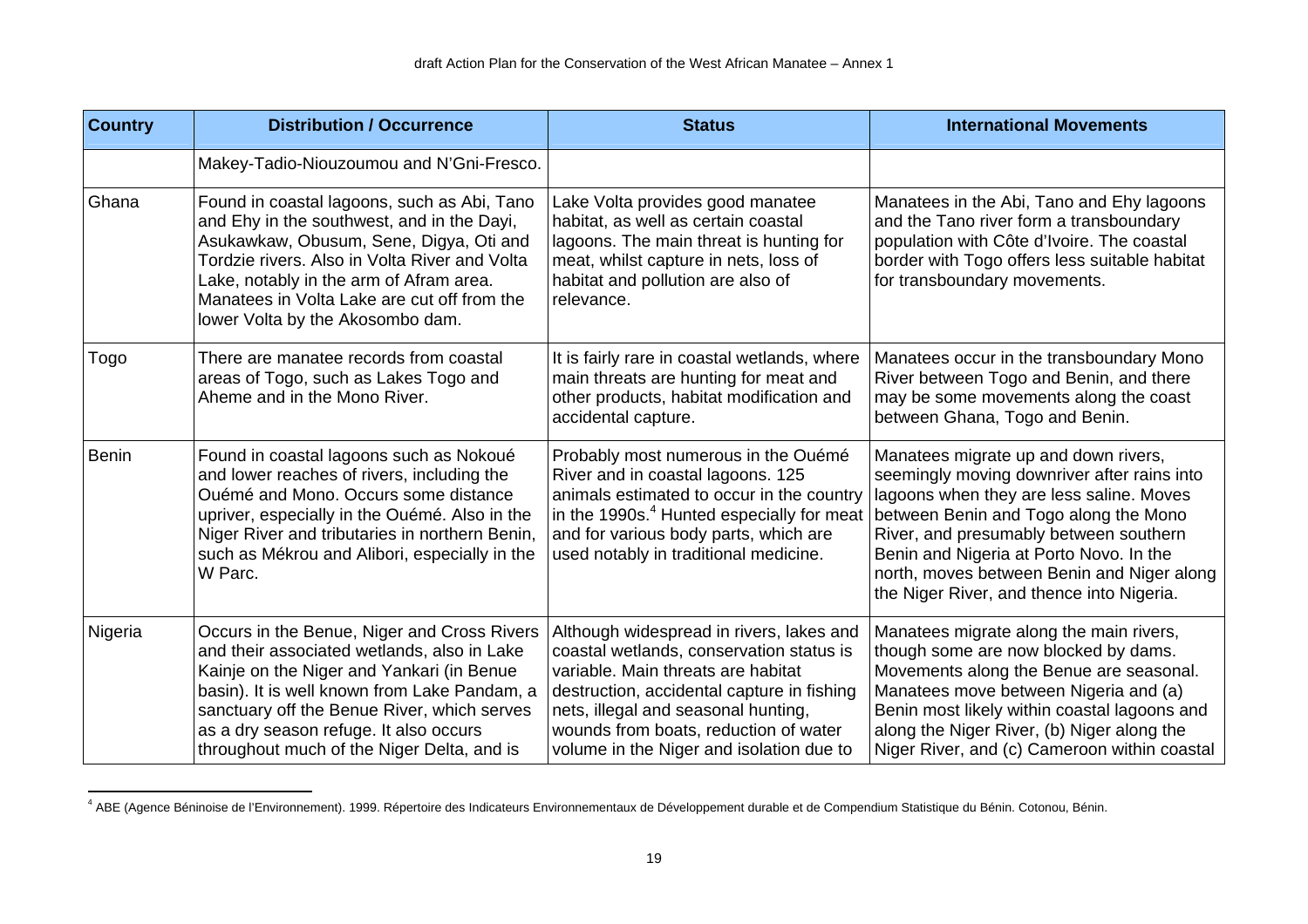| <b>Country</b> | <b>Distribution / Occurrence</b>                                                                                                                                                                                                                                                                                                    | <b>Status</b>                                                                                                                                                                                                                                 | <b>International Movements</b>                                                                                                                                                                                                                                                                                                                                                |
|----------------|-------------------------------------------------------------------------------------------------------------------------------------------------------------------------------------------------------------------------------------------------------------------------------------------------------------------------------------|-----------------------------------------------------------------------------------------------------------------------------------------------------------------------------------------------------------------------------------------------|-------------------------------------------------------------------------------------------------------------------------------------------------------------------------------------------------------------------------------------------------------------------------------------------------------------------------------------------------------------------------------|
|                | reported from Lagos Lagoon.                                                                                                                                                                                                                                                                                                         | dam construction.                                                                                                                                                                                                                             | wetlands, the upper Cross River and the<br>Benue River (and maybe some tributaries).                                                                                                                                                                                                                                                                                          |
| Mali           | Found throughout the Niger River system,<br>including the Bani, except where access is<br>halted by dams. Most numerous probably in<br>the Inner Niger Delta, with its many lakes<br>such as Lake Débo. It also occurs in the<br>Senegal River, especially in the Kayes<br>region.                                                  | Widespread in wetlands of the Niger<br>River, notably the Inner Niger Delta, but<br>has decreased as a result of direct<br>threats, (hunting, fishing) and indirect<br>threats (low flood levels, drought, sand<br>deposition, habitat loss). | There are seasonal movements within the<br>Niger River, where manatees move to deeper<br>pools when water levels decrease. Moves<br>along the Niger between Mali and Guinea<br>(Kangaba – Siguiri) and Mali and Niger<br>(Labezanga). Also moves between Mali and<br>Senegal along the Senegal River.                                                                         |
| Niger          | Occurs in the Niger River and associated<br>wetlands and lower reaches of tributaries.<br>There are about ten key sites along the<br>length of the Niger River in Niger.                                                                                                                                                            | Main threats are hunting, sand<br>deposition in channels, and isolation by<br>dams, whilst intense harvesting of<br>bourgou grasses can reduce food<br>availability.                                                                          | Seasonal movements occur, and during the<br>dry season manatees seek out areas of<br>deeper water. <sup>5</sup> Moves along the Niger River<br>between Niger and (a) Mali, (b) Benin, where<br>also moves along Mékrou, and (c) Nigeria.                                                                                                                                      |
| Cameroon       | Found throughout the coastal zone in<br>suitable wetlands, especially where there are<br>extensive creeks and estuary habitat, such<br>as Rio del Rey, Baie de Cameroun and the<br>River Sanaga (below Edea). They also occur<br>in the upper Cross River and in the Bénoué<br>River of northern Cameroon, including Lake<br>Lagdo. | Widespread in coastal wetlands, perhaps<br>fairly common at sites such as Douala-<br>Edea. Pollution and impacts on<br>mangrove areas are threats at coastal<br>sites. Manatees are hunted in some<br>areas, mainly for their meat.           | At the coast, moves between Cameroon and<br>(a) Nigeria, where there are extensive<br>wetlands, also along the Akpa Yafé River; (b)<br>Equatorial Guinea, in the Ntem (Campo)<br>area. Inland, moves between Cameroon and<br>Nigeria in the Upper Cross River. Further<br>north, moves between Nigeria and Cameroon<br>along the Bénoué and into Chad along the<br>Mayo Kébi. |
| Chad           | Present in the Mayo Kébi River and<br>associated wetlands, notably lakes Léré and<br>Tréné, but appears to be absent from the<br>Chari River Basin.                                                                                                                                                                                 | Limited distribution in south-west Chad,<br>where the main threat is from hunting.<br>Apparently extirpated from Chari Basin.                                                                                                                 | Moves between wetlands of the Mayo Kébi<br>River, which includes movements between<br>Chad and Cameroon.                                                                                                                                                                                                                                                                      |

<sup>5</sup> Ciofolo, I. & Sadou, I. 1996. Le Lamantin du Niger (*Trichechus senegalensis*). Technical report 7 CACP/MIR/O82. Ministère des finances et du Plan. Union Européenne. Genève.48pp.